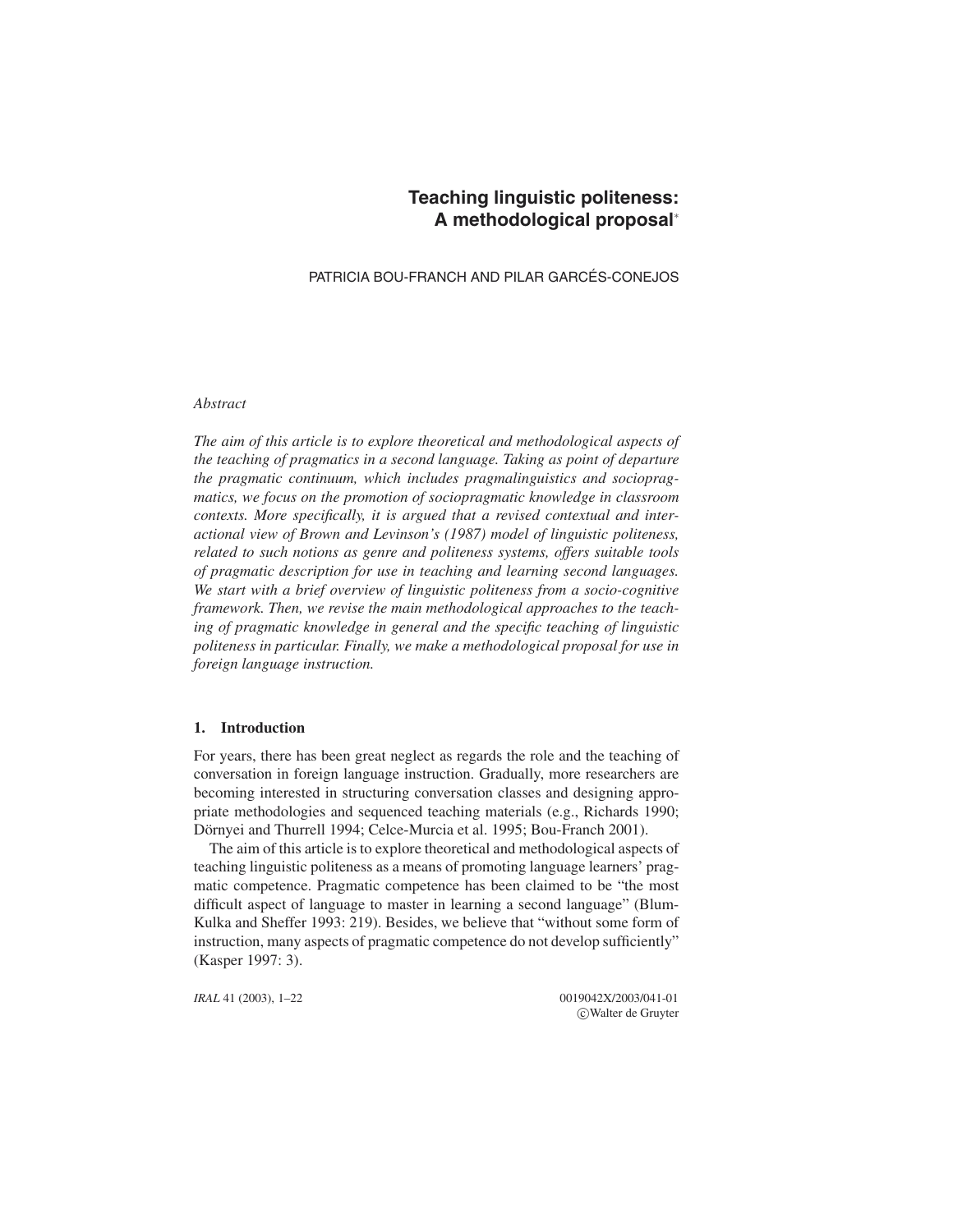Thomas (1983: 92) affirms that an individual's linguistic competence consists of grammatical competence and pragmatic competence; the latter is defined as "the ability to use language effectively in order to achieve a specific purpose and to understand language in context". Leech (1983) and Thomas (1983) put forth a pragmatic continuum that includes pragmalinguistics at the more linguistic end and sociopragmatics at the social end. We take this pragmatic continuum as the general framework for our work in developing pragmatic competence (see Bachman's [1990] illocutionary and sociolinguistic components of linguistic communication).

Pragmalinguistics refers to "the particular resources which a given language provides for conveying particular illocutions" (Leech 1983: 11), while sociopragmatics, the end of the pragmatic continuum closest to society and the world, is related to our sociolinguistic knowledge and refers to what constitutes socially appropriate linguistic behaviour. Sociopragmatics is related to Kerbrat-Orecchioni's (1997) relational level of interaction and it constitutes the present object of study. We shall argue in favour of using a contextual and interactional version of Brown and Levinson's (1987) model of linguistic politeness in promoting sociolinguistic knowledge. Brown and Levinson's study of politeness in terms of linguistic strategies is combined with Fraser's (1980, 1990) and Fraser and Nolen's (1981) view of politeness as social appropriateness, and with Garcés-Conejos' (1991, 1995) discursive and interactional orientation of politeness as the encoding of social relations. The two views of politeness as (i) linguistic strategies, and (ii) contextual appropriateness are combined and viewed from a discursive and socio-cognitive framework. Sociopragmatics, then, is seen as part of human social cognition since it is related to our knowledge, beliefs and perceptions of socially adequate linguistic behaviour. The resulting framework, it will be argued, offers suitable tools to enhance sociopragmatics in a second language, following the main methodological points made by researchers in the area of the teaching and acquisition of pragmatic competence (e.g., Bialystok 1993; Kasper 1997; Richards 1990; Schmidt 1993).

Little work has been done on the explicit teaching of sociopragmatic knowledge and the presentation of exercises for use in the classroom (Bou-Franch 2001; Garcés-Conejos 2001; Garcés-Conejos et al. 1992; Gómez-Morón 2001; Meier 1997). However, language teachers cannot overlook the consequences that failure or misunderstandings at this level can have for the presentation of self and the interpretation of other (Richards and Schmidt 1983; Bou-Franch and Garcés-Conejos 1994). Thomas (1983: 96–97) underlines the importance of pragmatic failure by comparing it with grammatical errors:

Grammatical errors may be irritating and impede communication, but at least, as a rule, they are apparent in the surface structure, so that H [the hearer] is aware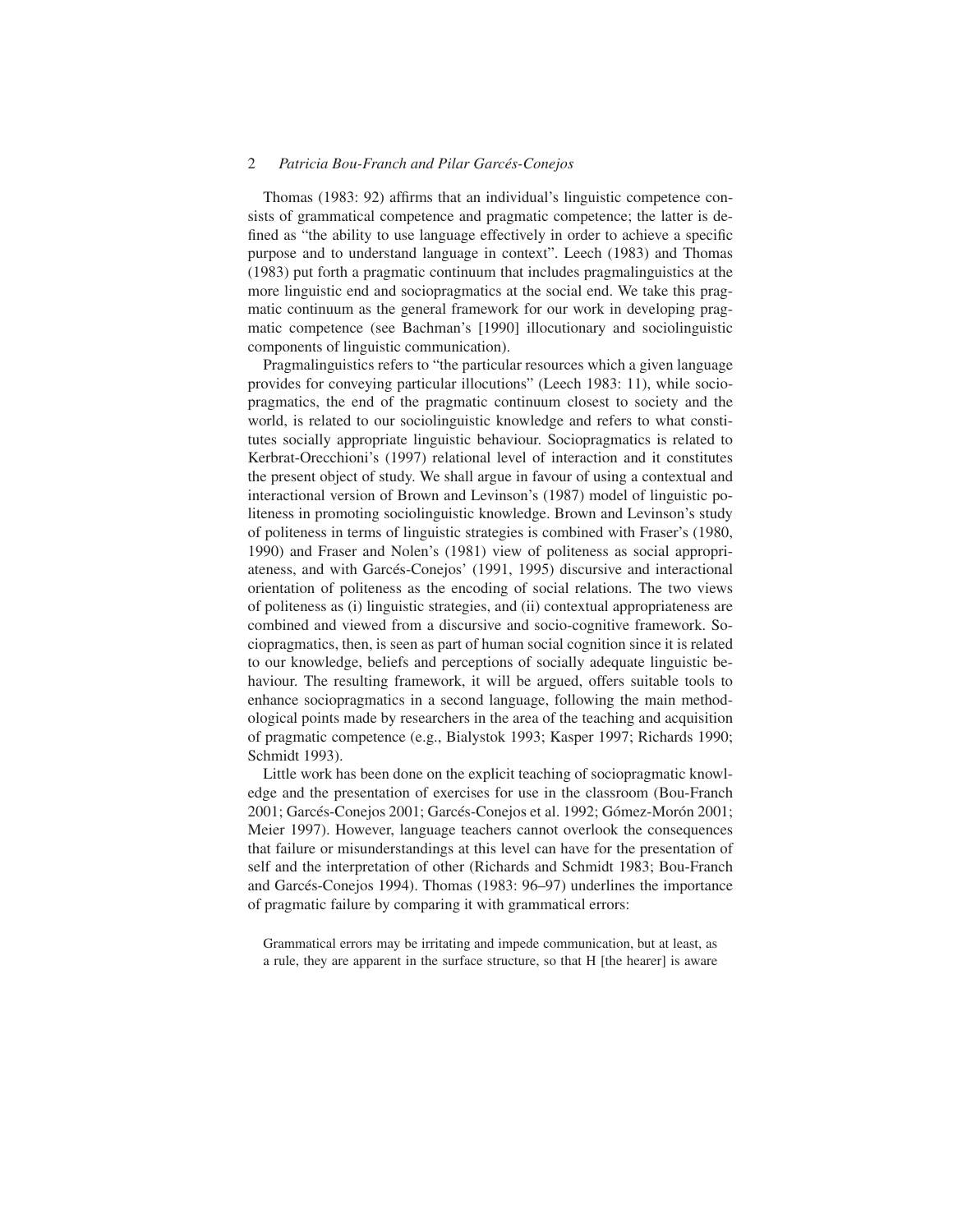## *Teaching linguistic politeness* 3

that an error has occurred. Once alerted to the fact that S [the speaker] is not fully grammatically competent, native speakers seem to have little difficulty in making allowances for it. Pragmatic failure, on the other hand, is rarely recognized as such by non-linguists. If a non-native speaker appears to speak fluently (i.e., is grammatically competent), a native speaker is likely to attribute his/her apparent impoliteness or unfriendliness, not to any linguistic deficiency, but to boorishness or ill-will. While grammatical error may reveal a speaker to be a less than proficient language-user, pragmatic failure reflects badly on him/her as a *person.*

In this article we attempt to examine the teaching of sociolinguistic knowledge in foreign language instruction. We make proposals that will help students make appropriate decisions and informed choices at the level of production and interpretation of linguistic communication in different situations, and which will help, therefore, to avoid sociopragmatic failure. To achieve this, we start with a brief overview of linguistic politeness theory. Then, we revise the main methodological positions with reference to the teaching of pragmatic knowledge in general. This is followed by the teaching of linguistic politeness. We shall argue in favour of relating our view of politeness to genre studies and to the notion of politeness systems put forth by Scollon and Scollon (1995). Finally, we make a methodological proposal for the teaching of politeness in classroom contexts.

#### **2. Brief overview of linguistic politeness**

Although there have been several approaches to the study of linguistic politeness (Lakoff 1973; Fraser 1980; Fraser and Nolen 1981; Leech 1983; Brown and Levinson  $1987$ ),<sup>1</sup> we believe that a discursive and interactional (and therefore, contextual) re-interpretation of Brown and Levinson's (1987) model constitutes the most suitable way of pursuing this issue.<sup>2</sup> In our framework, politeness is seen as related to social appropriateness, addressing expectations that individuals have as part of their social cognition in particular contexts of interaction (Garcés-Conejos and Bou-Franch to appear). Social cognition is understood in terms of the mental processes and structures that shape and are shaped by interpersonal knowledge and schemas (McCann and Higgins 1990: 15). Politeness can be defined as the linguistic encoding of social relations that individuals establish in interaction; these reflect participants' socio-cognitive perceptions and expectations (Brown and Levinson 1987; Garcés-Conejos 1995). This socio-cognitive view of politeness in interaction links the approach that considers politeness as social judgements or adequacy and the approach that considers politeness in terms of linguistic strategies. Three important points are that social relations are negotiable, that the politeness value of linguistic forms is always relative and has to be interpreted in particular contexts and,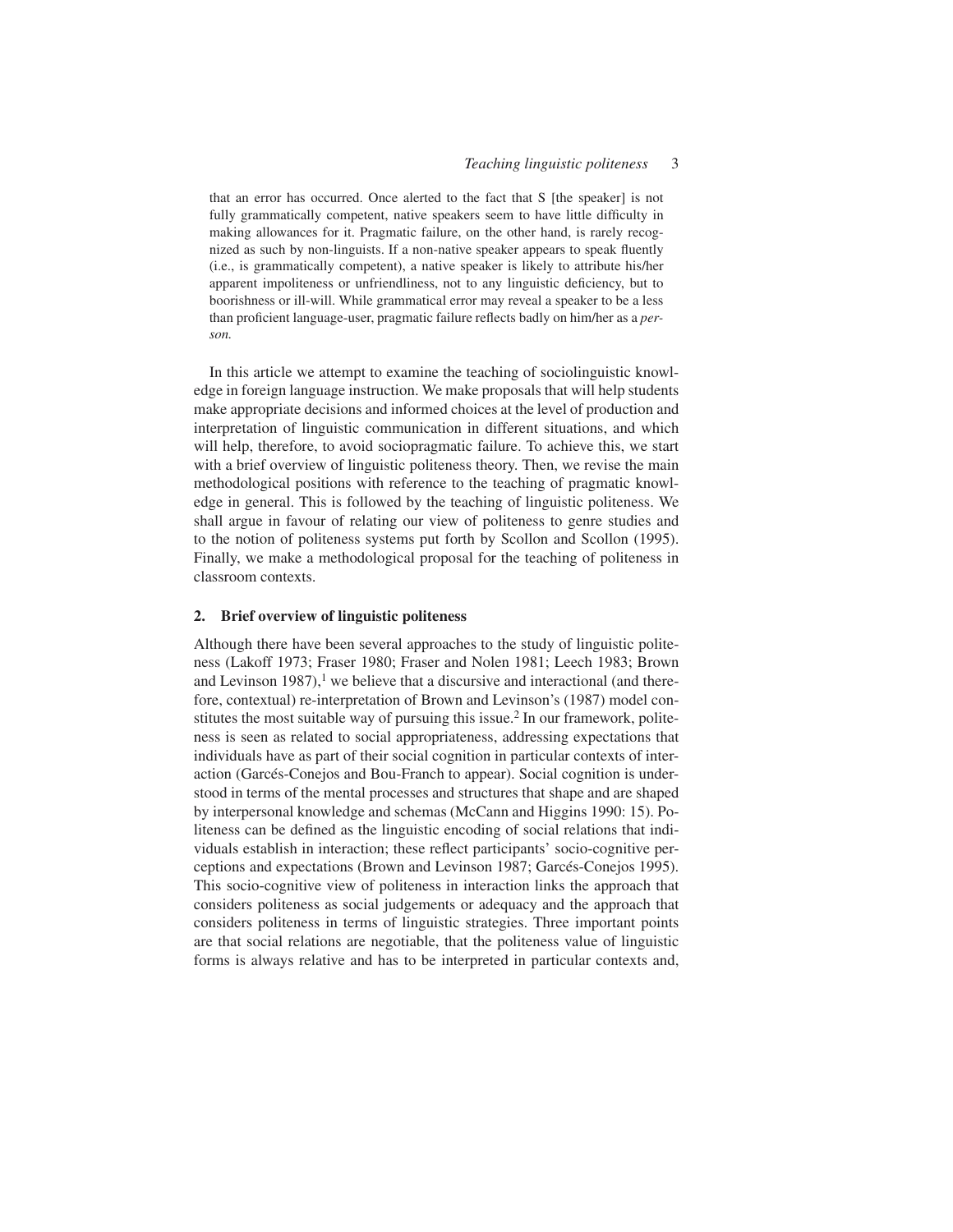finally, that politeness has to be communicated and interpreted by the audience as such (Fraser 1990; Garcés-Conejos 1995).

Brown and Levinson's (1987) account stems from the concept of a model person endowed with rationality (and therefore capable of means-end reasoning) and face. Face, a universal but culturally elaborated construct, refers to the public self-image that every competent adult member of society claims for him/herself. Face has two related aspects: negative face – basically, the expression of restraint and independence, usually associated with popular notions of formal politeness; and positive face – roughly, the expression of involvement or belonging in a group, which includes the desire to be "ratified, understood, approved of, liked or admired" (Brown and Levinson 1987: 62). Following Brown and Levinson (1987: 62):

Negative face is the want of every 'competent adult member' that his actions be unimpeded by others.

Positive face is the want of every member that his wants be desirable to at least some others.

Face can be maintained, enhanced or lost during interaction. Since face is understood in terms of wants to be fulfilled by others, it is in everyone's interest to constantly monitor and attend to face in interaction.

Another central notion in Brown and Levison's (1987) approach refers to what they call *face threatening acts*: acts whose propositional content threatens or runs contrary to the face wants of participants in an interaction, more specifically, face threatening acts may threaten the speaker's or the hearer's positive or negative face needs.

This theory, then, encompasses the social constraints which the speaker is faced with in interaction and which, as explained above, are part of our social cognition. In performing a face threatening act, unless the situation requires maximum efficiency or urgency, the speaker will decide to minimize the possible face threat. Brown and Levinson (1987: 60) identify five superstrategies or general behaviour patterns that the speaker can follow in the performance of a face threatening act (FTA):

- 1. Do the FTA without redressive action: baldly on record.
- 2. Do the FTA with redressive action: positive politeness.
- 3. Do the FTA with redressive action: negative politeness.
- 4. Do the FTA off record.
- 5. Do not do the FTA.

The first four strategies represent alternative means of expressing the same propositional content of a face threatening act (e.g., the speaker wants the hearer to open the door). Doing an act *on record, baldly without redress* implies realizing it in the clearest and most unequivocal way, in accordance with the maxims, e.g., *Close the door*. Alternatively, the speaker may decide to use *redressive action*. This can be of two types: *positive politeness*, by means of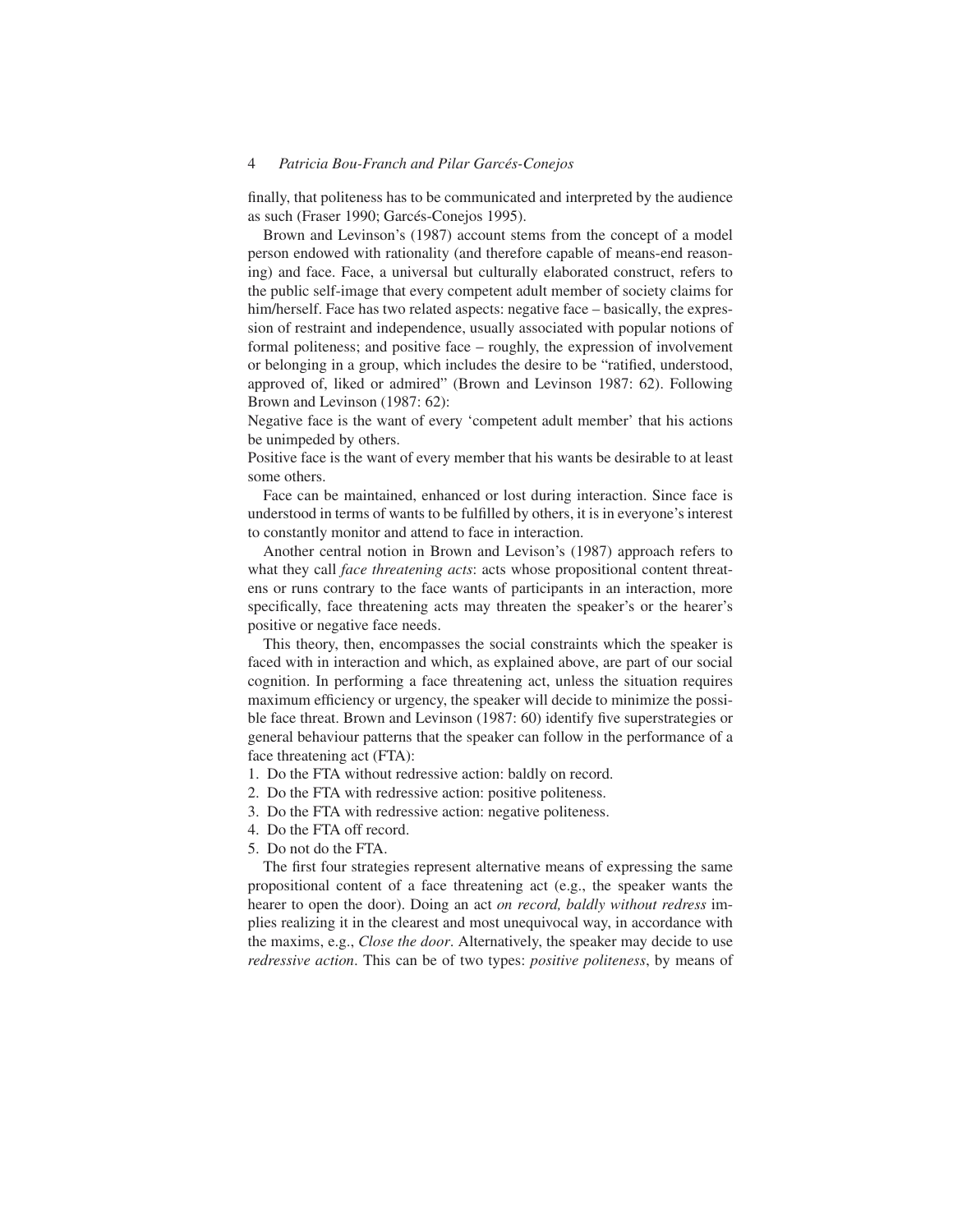which the speaker expresses solidarity and involvement, suggesting that the speaker wants the same as the hearer; or *negative politeness*, the expression of deference where the speaker respects the hearer's territory and does not want to curtail the hearer's freedom of action, e.g., *Close the door, Nicky* and *Do you think you could close the door?,* respectively. The speaker goes *off record* when the face threatening act is expressed ambiguously via conversational implicatures à la Grice (Grice 1975). In these cases, more than one intention is attributable to the speaker, and as a result, the hearer needs to make a more complicated inference. Besides, the speaker can always deny and cancel the implicature, e.g., *There's a terrible draught in here*.

The speaker will choose among the above strategies depending on the following sociological variables: power, social distance and ranking of imposition.<sup>3</sup> Power (P), an asymmetrical notion, refers to the extent to which the hearer can impose his wishes and actions on the speaker; social distance (D) can be understood symmetrically as familiarity or closeness. Ranking of imposition in a particular culture (R) refers to the relative rights that the speaker has to perform an act and the relative obligation of the hearer to comply.

Finally, Brown and Levinson (1987) posit a formula to calculate the seriousness of the face threatening act in each situation. The idea is that the more serious the act, the higher the number of the strategy choosen by the speaker. Higher-numbered strategies are seen as more polite than their lower-numbered counterparts. However, no such claim is being made here since empirical research has proved (i) that more than one type of strategy can be used in the performance of a face threatening act; and (ii) that there is no direct correlation between the overall seriousness of the act and the selection of a strategy (Garcés-Conejos 1991, 1995). Therefore, we cannot claim that one strategy is more polite than another. Given our socio-cognitive notion of politeness as contextual adequacy, a strategy will be polite to the extent that it is appropriate in a particular context of interaction.<sup>4</sup> Furthermore, the strategies reflect the type of social relationship – in terms of power, social distance and affect, and imposition – established among participants on each particular occasion. We consider that politeness is pervasive, present in all discourse types and, instead of dealing with more or less polite individuals or discourses, we believe that different situations or discourse types require different forms of social relations and hence different linguistic means of politeness.

Politeness has to be communicated: that is, produced and interpreted. The interpretation of politeness belongs to the area of social cognition within the general "theory of mind" (Wilson 2000). Recent studies attempt to relate politeness theory to comprehension processes, more specifically, to those detailed by relevance theory (Escandell-Vidal 1998; Jary 1998). While relevance theory offers an excellent account of pragmatics as verbal comprehension, the study of the relationship between a social neo-Gricean approach like Brown and Levin-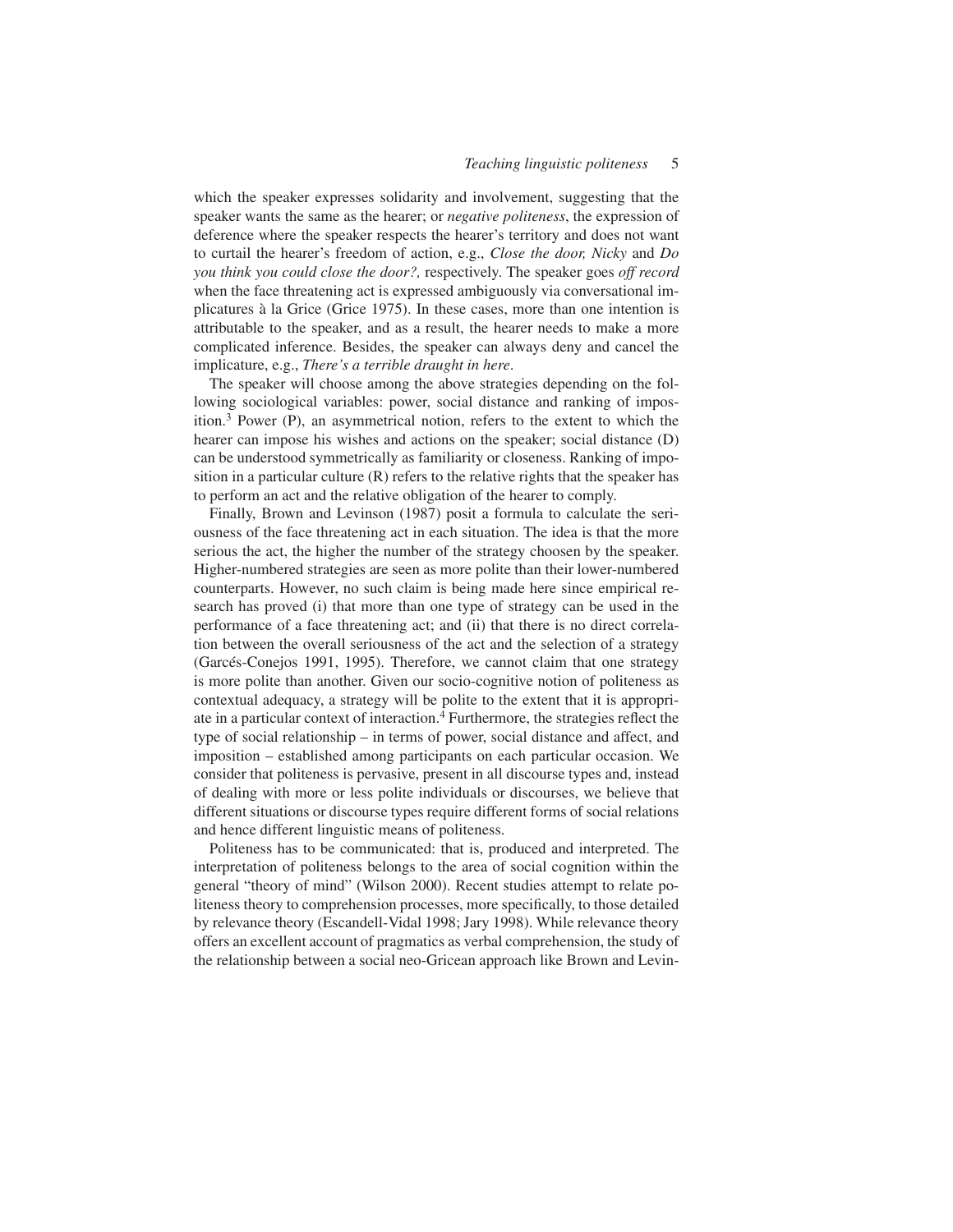son's and relevance-theoretic accounts of cognition and communication is still in its infancy and in need of more research.

Nevertheless, from our socio-cognitive perspective on language use, Brown and Levinson's (1987) model still offers an excellent inventory of the linguistic forms used as a result of the socio-cognitive constraints participants are faced with in communication. Furthermore, we believe that recurrent patterns of use can be identified in different types of interaction. In this respect, we would like to elaborate on two related notions: genre and politeness systems. By using these notions, we attempt to use a dynamic model of linguistic politeness that overcomes prior criticism directed against Brown and Levinson for not considering the sequentiality of interaction or the type of discourse object of analysis (Garcés-Conejos 1991). Finally, these notions are very useful for teaching purposes, as we explain in Sections 4 and 5.

# **3. Methodological approaches to teaching pragmatics**

While grammar constitutes the bulk of much traditional language teaching, pragmatics is still regarded as difficult to teach. Thomas (1983: 97) provides two good reasons that may account for this situation: (i) that pragmatic description is not as precise as grammar in accounting for linguistic competence; and (ii) that pragmatics is "a delicate area and it is not immediately obvious how it can be 'taught"'.

However, work in the 1990s has begun to shape methodologies suitable for teaching pragmatics. The best-known perspectives are those identified by Richards (1990: 76–77) in teaching conversation:

Currently there are two major approaches to the teaching of conversation in second language programs. One is an indirect approach, in which conversational competence is seen as the product of engaging learners in conversational interaction. The second, a more direct approach, involves planning a conversation program around the specific microskills, strategies, and processes that are involved in fluent conversation.

Therefore, the indirect approach implies that just by getting learners to interact, they will improve their knowledge of the language and their conversational skills, and so teachers need only provide opportunities for practising "natural" interaction with the help of communicative tasks and activities. As Richards (1990: 78) puts it "it is not necessary (or even possible) to *teach* conversation in any real sense".

We find three main objections to the indirect approach to teaching conversational knowledge. Firstly, researchers have not been able to specify in what ways classroom interaction relates to L2 learning, or what specific aspects of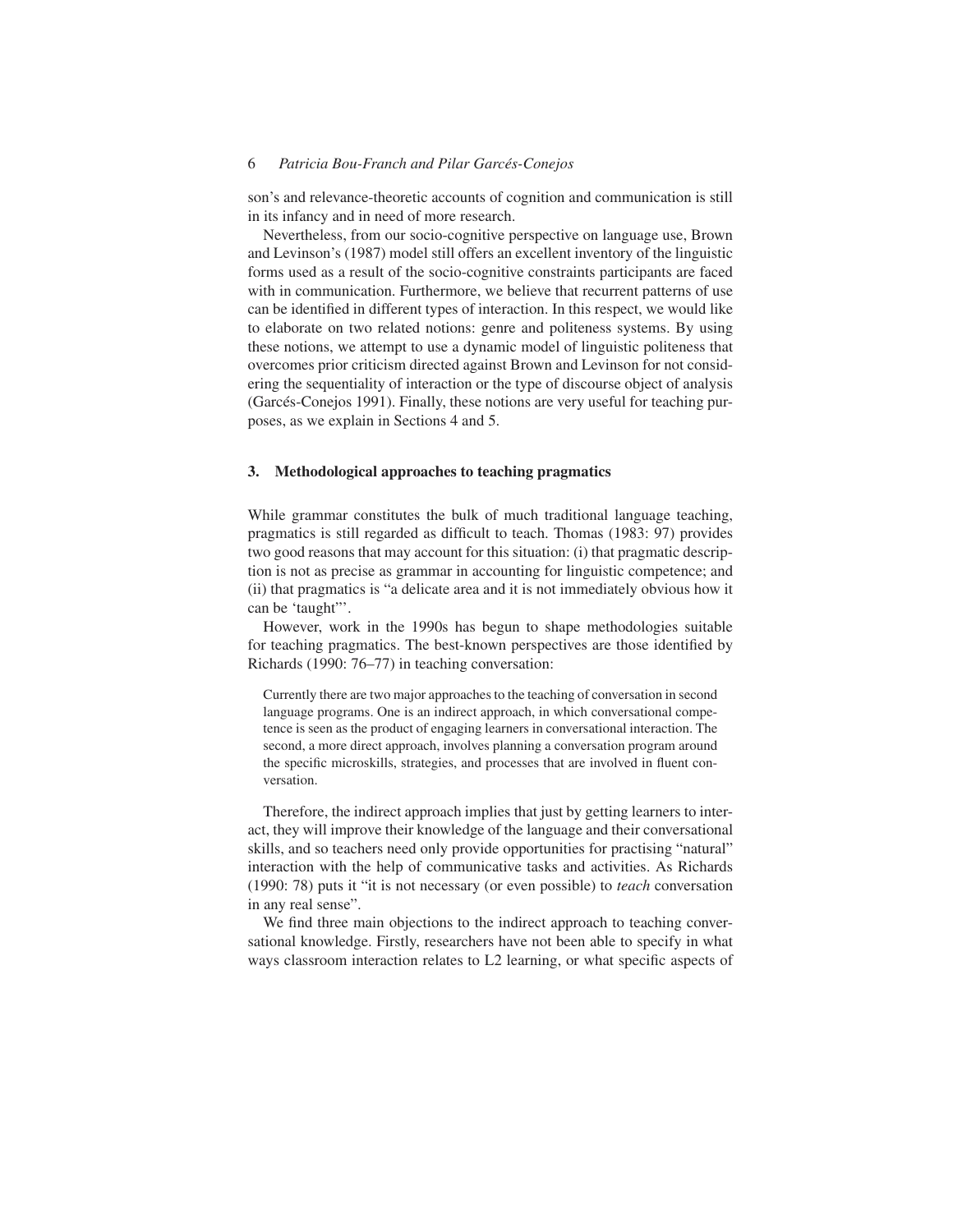learning are facilitated by interaction (Alcón Soler 2000). Secondly, it follows from the indirect viewpoint that learners are expected to acquire sociopragmatic knowledge from interaction with native speakers – or very advanced learners. However, this type of knowledge is mainly unconscious for native speakers and their intuitions fallible (Schmidt 1993), so "it is vital that teaching materials on L2 pragmatics are research-based" (Kasper 1997: 7). Thirdly, Richards (1990) reports that the majority of tasks proposed in the indirect approach are based on transactional (message-oriented) discourse to the neglect of interactional (interpersonally-oriented) uses of the language (Brown and Yule 1983). This can have serious consequences since conversation, the prototype of interactional discourse, has been claimed to be the most basic form of language use against which we compare and learn other forms of spoken encounters.

Lakoff (1989: 102–103), for instance, states that ordinary conversation (OC) functions as a template for other forms of interaction "which we experience in terms of their similarities to and differences from OC, and feel more or less comfortable with to the degree that they conform to our OC-based expectations". Consequently, lack of practice of casual conversation can hinder our ability to participate in more transactionally-oriented encounters. Besides, we must not forget that speech events combine transactional and interactional uses of the language. Therefore, we agree with Richard's (1990: 74) claim that "the ability to produce this kind of casual conversational language as well as to produce language appropriate for more formal encounters is an essential skill for second language learners". We would like to add to this statement that learners must be able to not only produce appropriate interactional and transactional language, but also understand and interpret both uses of the language appropriately.

We believe, then, that we must take the direct approach to teaching pragmatic knowledge as a starting point, and combine it with exercises that practice directly-taught knowledge indirectly. This means that conversational skills should be explicitly taught and incorporated in the programme. Then, as Richards (1990) suggests, we can attempt to reach a balance between indirect and direct approaches and regard them not as mutually exclusive but as complementary.

In considering the direct and explicit teaching of pragmatic knowledge, the role of learners' conscious attention is essential for subsequent acquisition. Schmidt (1993: 21) understands that this approach "focuses explicitly on the strategies involved in conversation and emphasizes consciousness-raising concerning these strategies". Schmidt argues that exposure to adequate sociopragmatic input is not enough for learning to occur and affirms that in order to promote the acquisition of pragmatic competence, learners need to pay conscious attention to linguistic forms, their functional meanings and relevant features of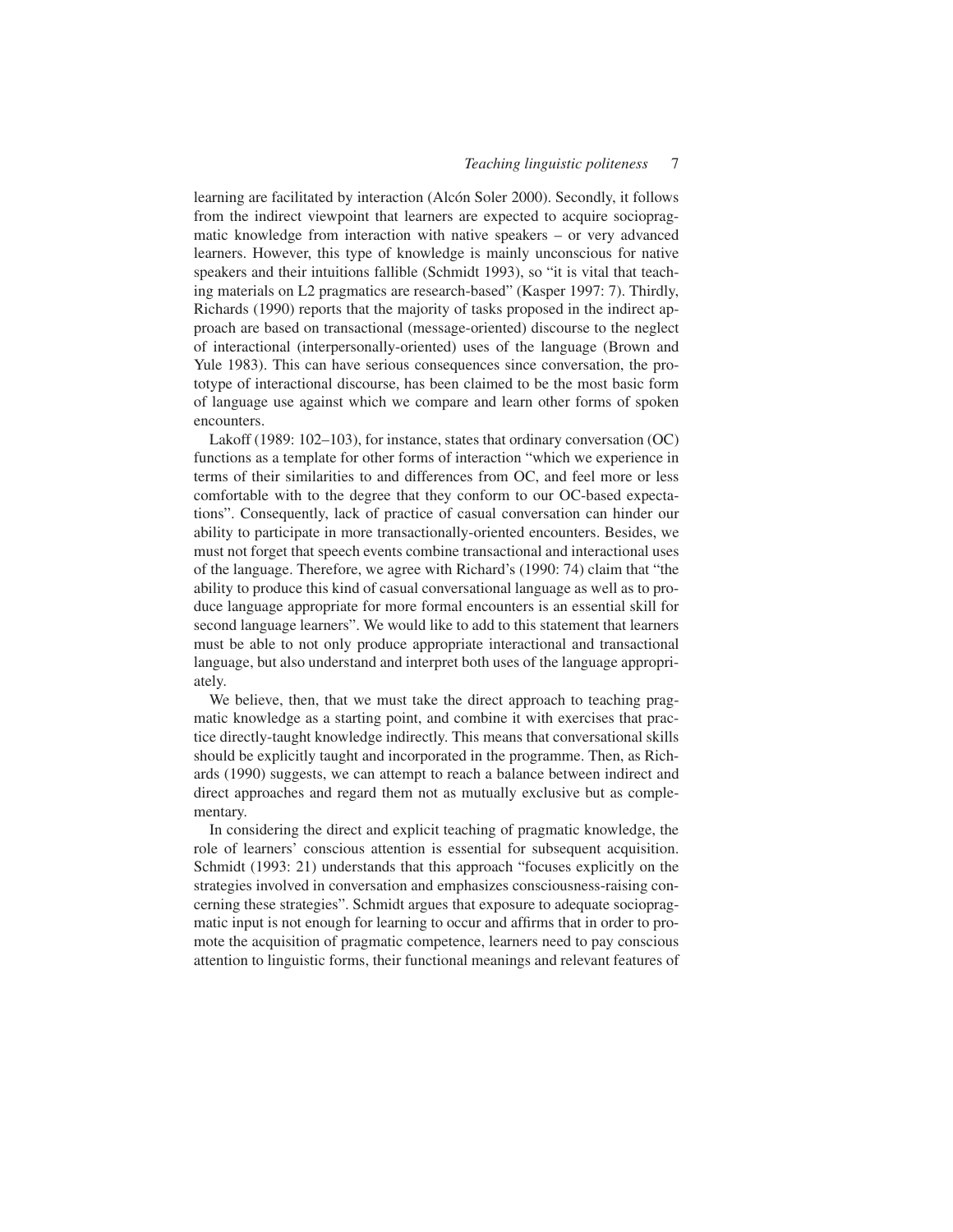the context. He also highlights the importance of the teacher in drawing learners' attention to the information to be acquired:

Explicit teacher-provided information about the pragmatics of the second language can also play a role in learning, provided that it is accurate and not based solely on fallible native speaker intuitions. Explicit teaching is often more efficient than attention to input for identifying the pragmalinguistic forms of the target language. (Schmidt 1993: 36)

The idea of developing in the student some metapragmatic ability understood in terms of "the ability to analyse language use in a conscious manner" has already been put forth by Thomas (1983: 98). Another cognitive approach to the acquisition of pragmatic knowledge is that of Bialystok (1993) who states that adults sometimes make pragmatic errors despite their knowledge of the form, structure and vocabulary needed to express intentions. Bialystok explains this with her notion of *control of processing*, which is a complex skill needed in utterance comprehension and production. She has noted that learners often "fail to attend to a social distinction that needs to be marked linguistically, or they select the incorrect politeness marker for the situation or the listener" (Bialystock 1993: 54). In Kasper's (1997: 2) words, learners "don't always use what they know".

Having emphasized the importance of conscious attention in teaching pragmatic knowledge, Schmidt suggests that teachers should develop specific awareness-raising tasks to direct learners' attention to the teaching objective and therefore activate the processes that facilitate acquisition. As to the teaching of sociopragmatic information in terms of linguistic politeness devices, we attempt to relate linguistic politeness theory to the notion of genre and that of politeness systems and to acknowledge the methodological issues explained so far in relation to teaching general pragmatic knowledge.

# **4. Teaching linguistic politeness**

We consider linguistic politeness to have a central place in foreign language teaching. Brown and Yule's (1983) distinction between interactional and transactional discourse has sometimes been taken to imply that only interactionallyoriented discourses involve social relations, and that the interpersonal dimension is totally lacking, or only marginally present. However, in transactional discourses (Lakoff 1989), an interpersonal orientation has been empirically proven to be evident (see, among others, Garcés-Conejos and Torreblanca-López 1997 for classroom discourse; Garcés-Conejos and Sánchez-Macarro 1998 for scientific discourse; Gómez-Morón 2001 for academic genres). As Scollon and Scollon (1995: 49) put it "there is no faceless communication". Therefore, L2 learners must be aware of the linguistic choices participants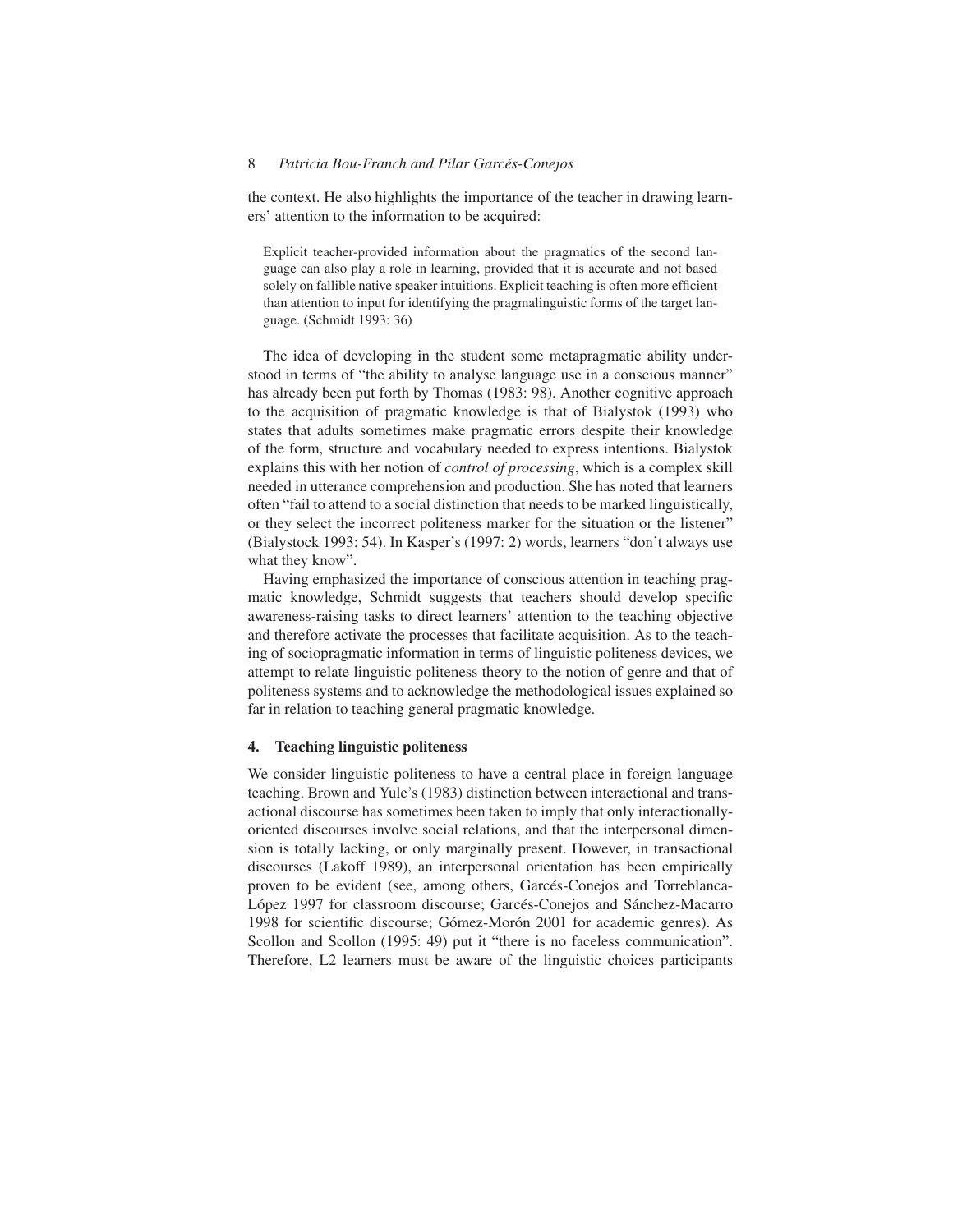make in producing and interpreting messages under particular socio-cognitive constraints, in order to promote sociopragmatic awareness and improve production and comprehension of pragmalinguistic resources.

Findings from cross-cultural pragmatic research have shown that learners regularly perform speech acts such as requests, apologies, and refusals in accordance with the sociolinguistic norms of their native language as a result of pragmatic transfer. However, adult learners have fully developed sociolinguistic knowledge in their native language and therefore they:

[...] have been shown to display sensitivity towards context-external factors such as interlocutors' familiarity and relative status [*...*] and context-internal factors such as degree of imposition, legitimacy of the requestive goal and 'standardness' of the situation in requesting, and severity of offence, obligation to apologize, and likelihood of apology acceptance in apologizing. (Kasper 1992: 211–212)

We believe that enhancing learners' L1 sociolinguistic perceptions will facilitate awareness-raising of the differences and similarities in the linguistic expression of social relations across genres and cultures. Our proposal, then, highlights the relation between the two ends of the pragmatic continuum: developing L2 sociopragmatic knowledge will result in the improvement of the production and interpretation of L2 pragmalinguistic strategies. Foreign language teaching must be adjusted to incorporate a pragmatic perspective. In their study of diminutive forms in Spanish and their locutionary and illocutionary expression in English translations, Garcés-Conejos et al. (1992: 247) argue in favour of the adoption of a pragmatic perspective in foreign language teaching:

La enseñanza eficaz de lenguas debe ser planteada como algo más que la simple presentación y práctica de una serie de modelos fonéticos o morfosintácticos. Esos modelos lingüísticos deben ser contextualizados y relacionados con las situaciones en que podrían utilizarse con el fin de adecuarlos al marco sociológico de relaciones de los interlocutores de la lengua objeto. Los estudiantes de L2 sólo lograrán comunicarse correctamente cuando codifiquen sus mensajes utilizando las estructuras adecuadas en el contexto pertinente teniendo en cuenta a quién van dirigidas. Aceptar lo anterior implica que la enseñanza de lenguas tiene que ser enfocada desde una perspectiva pragmática.

[Efficient foreign language teaching must be taken to go beyond the mere presentation and practice of a series of phonetic and morpho-syntactic models. Linguistic models must be contextualized and related to the situations of use in order to adapt them to the sociological frame of relations among the interlocutors of the target language. L2 learners will communicate successfully only when they encode their messages by means of structures appropriate to the context of use and taking into account the intended addressee. Accepting this implies that foreign language teaching must be approached from a pragmatic standpoint]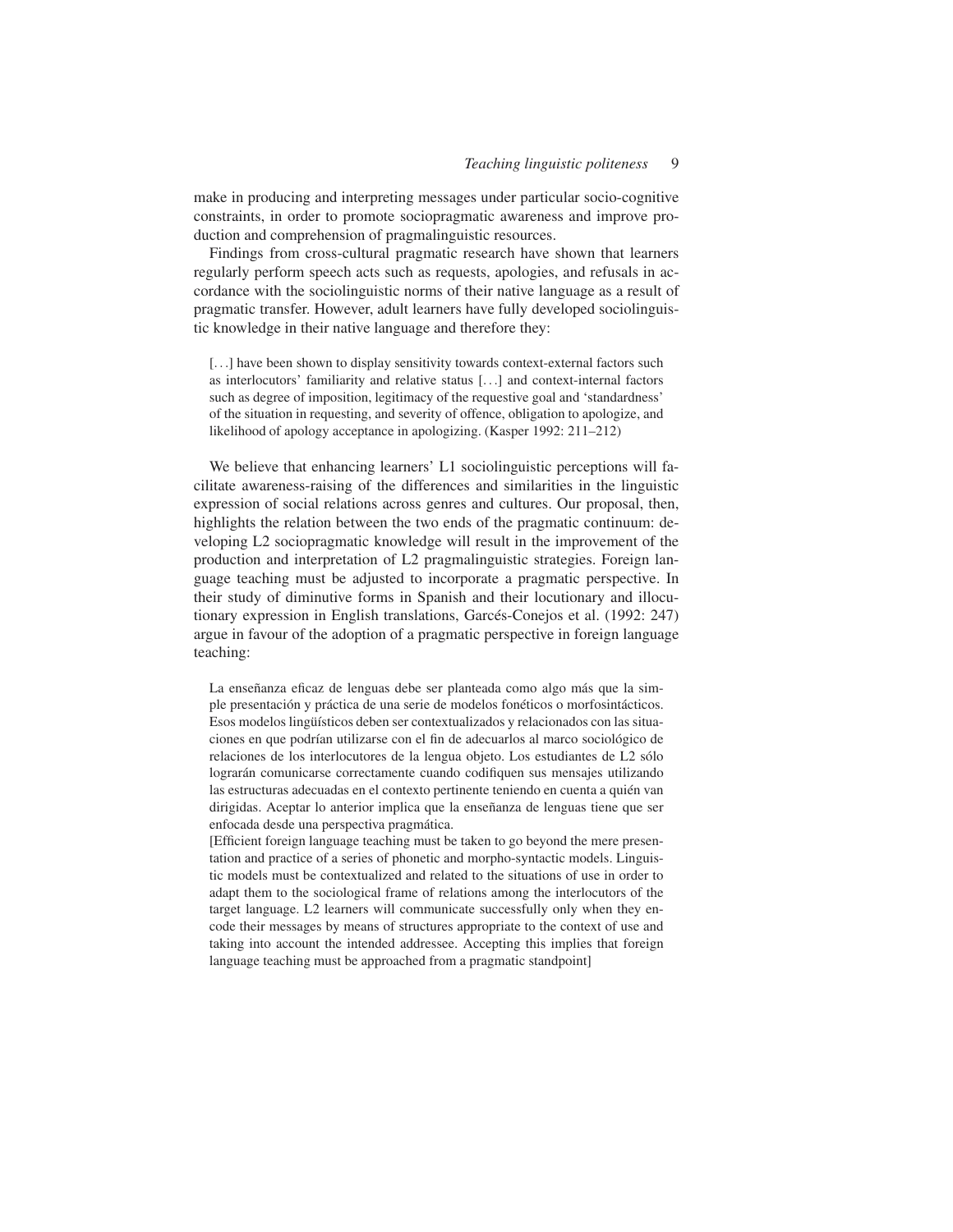The authors claim that politeness theory offers adequate tools to teach linguistic forms in context. They conclude by highlighting that L2 learners must be able to not only express the propositional content of their messages, but also to adapt these to meet the requirements of social interaction, since failing to meet social parameters can lead to pragmatic failure (Thomas 1983) or even to communication breakdown.

With a view to teaching contextualized language, Gómez-Morón (2001) carries out a detailed analysis of citation methods in research papers. She underlines the importance of politeness theory in teaching academic writing and in making learners understand the importance of these mechanisms, as well as in making them realize why and when to use quotations of one type or another.

Garcés-Conejos (1993: 309) also affirms that politeness theory is beneficial not only for foreign language learners, but also for learners and teachers of literature since "las obras literarias son fiel exponente de la época y la sociedad en la que fueron creadas, y su lenguaje codifica la interacción social de la misma" [literary works are faithful exponents of the time and society in which they were created, and their language codifies the social interaction of their milieu].

Our view is that politeness theory offers the best tools for students to learn to make documented choices determined by the cultural and socio-cognitive constraints of the situation. However, we must remark that there is no general agreement on the validity of this approach. Meier (1997: 21), for example, in the line of many authors who have undervalued the potential of Brown and Levinson's (1987) model, argues that "research invoking Brown and Levinson's theory of politeness in order to determine 'rules of politeness' should not form the basis of the teaching of 'politeness phenomena' in foreign and second language pedagogy". Meier also criticizes cross-cultural speech act research that invokes Brown and Levinson's model and the results of this line of research for teaching purposes. More specifically, she complains that teaching materials have incorporated the results of studies which claim the existence of a small set of clear-cut politeness rules and strategies, despite the many criticisms that Brown and Levinson's model has received. To illustrate this viewpoint, Meier (1997: 22) warns of "[*...*] the imprudence of determining rules of politeness for teaching by drawing on research that uses their [Brown and Levinson's] framework".

Meier (1997) suggests that politeness should be defined as appropriateness. This being a situation-bound notion, no rules of politeness can be identified. Instead, and from an anthropological viewpoint, Meier focuses on awarenessraising of different expectations that depend on contextual factors. This consciousness-raising activity implies (i) "An understanding that different evaluations of appropriateness may exist across cultures" (Meier 1997: 24); and (ii) paying attention to contextual factors and their value in the L2 so that learners will be prepared to make informed choices in interaction and present their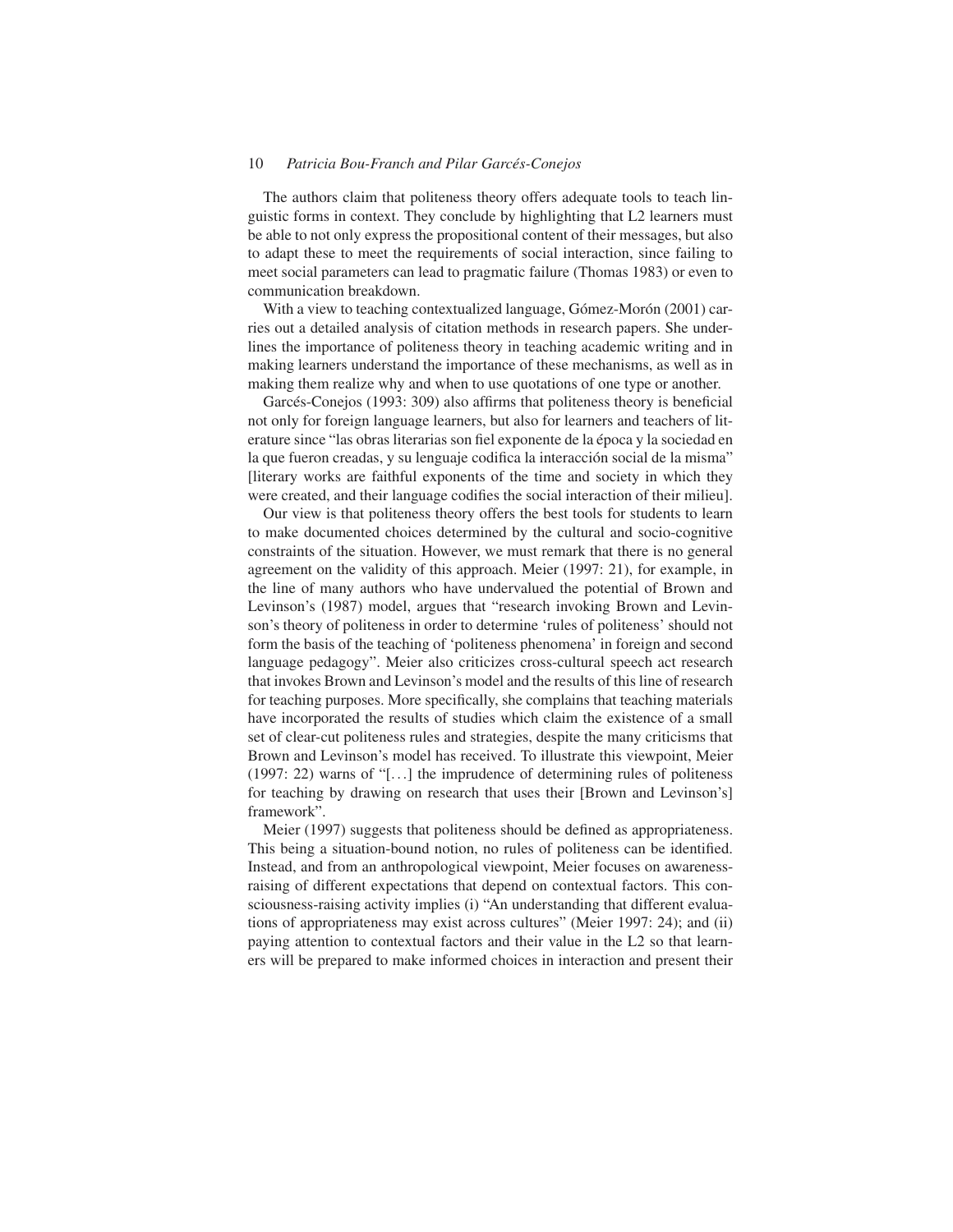desired image. Meier (1997: 25) goes on to argue that hers is a dynamic approach whose aim is to "gain insight into cultural assumptions which underlie the perception of contextual and situational factors as they inform linguistic behaviour". She proposes three groups of activities which, additionally, address causes of pragmatic failure and negative transfer:

- (i) Discussion of judgements of appropriateness in context in both cultures.
- (ii) Avoidance of prescriptivism and use, instead, of learner observation, discussions and comparison of unsuccessful/successful dialogues to increase understanding of linguistic behaviour.
- (iii) Modification of textbook dialogues and participation in role plays to raise students' awareness of the social and cultural factors that determine pragmalinguistic choices.

These activities, in turn, are designed to promote positive attitudes towards differences with the aim of fostering the elimination of cultural stereotyping. While the approach seems generally correct, and the contextual view of politeness coincides partly with our own, we still believe that Brown and Levinson's (1987) model plays a central role in raising learners' awareness of the linguistic reflections of socio-cultural differences. How can we expect learners to make judgements of social appropriateness in two cultures, without first providing them with the specific linguistic tools that enact social adequacy and open the way to analyse social interaction? Without these linguistic means, judgements of appropriateness will be based on intuition, not on linguistic enquiry. We believe that the notion of appropriateness is too vague to constitute a useful pedagogical guideline. Instead, we consider the two approaches to politeness – i.e., the contextual appropriateness view taken by Fraser (1990) and the linguistic strategy view taken by Brown and Levinson – to be complementary. The combination of both creates a useful and powerful tool from which both teachers and students can benefit enormously.

As we mentioned above, a cognitive and contextual reinterpretation of Brown and Levinson's model is in order, one in which linguistic forms are seen to have a relative value and in which social relations are considered negotiable (Fraser 1980, 1990; Fraser and Nolen 1981) and adaptable to participants' social expectations. In order to teach politeness, we have discussed the suitability of awareness-raising tasks in which the learners' attention focuses on the information to be acquired, which should be supplemented with pragmatic knowledge provided by the teacher. This information is best presented taking into account particular contexts or genres.

# **5. Genre and politeness systems in foreign language teaching**

We have argued in favour of an approach to politeness that combines the contextual appropriateness view with the linguistic strategy. Pedagogically powerful as this combination is, we still believe it to be too broad to help students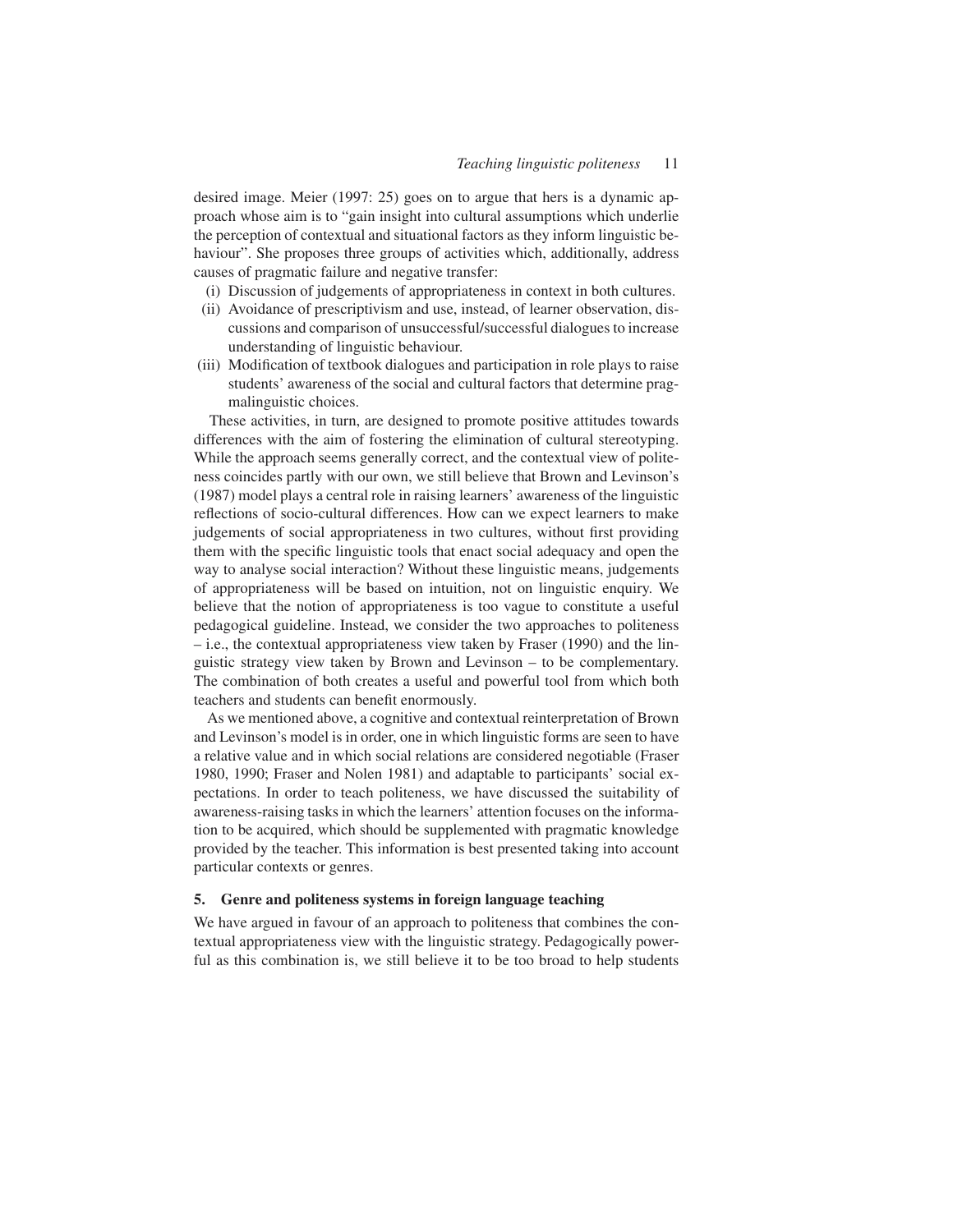accurately predict what specific language production/interpretation is appropriate or should be expected from others. A useful methodology should aim at restricting, as much as possible, the range of choices speakers and hearers are faced with in interaction. In teaching politeness, this can be done by introducing a genre-based approach and by presenting learners with the notion of politeness systems (Scollon and Scollon 1995).

Following Carter and McCarthy (1995: 144), we believe that "a more genresensitive description of the spoken language" constitutes "the most useful resource for teachers and learners of English". In the specific teaching of politeness, we believe appropriateness to be constrained, among other things, by genre considerations. Therefore, it would be extremely useful for learners to study and apply the formal descriptive apparatus provided by Brown and Levinson's model against the background of different types of genre, oral and written, in which various degrees of formality would apply. In this way, students could observe how these matters affect politeness.

There are several approaches to the notion of genre. Gómez-Morón (1998) identifies three different traditions: (i) the American School of the New Rhetoric – or Rhetorical Genre Studies – (e.g., Freedman and Medway 1994; Miller 1984); (ii) Australian Systemic Functional Linguistics (e.g., Martin 1985); and (iii) English for Specific Purposes (e.g., Bhatia 1993; Swales 1990).

The first tradition, Rhetorical Genre Studies, emphasizes the dynamic nature of genres understood as "typified actions in response to recurring social contexts" (Freedman 1999: 764) which constrain communicative choice in a non-binding way. Freedman, representative of this tradition, argues against the usefulness of these methods in language teaching "except in a very limited form, as a way of consciousness-raising, during the actual process of students' response to particular exigencies" (Freedman 1999: 766). She also questions the plausibility of explaining to students the complexity of social, cultural and rhetorical features of genres.

On the other hand, Christie (1999), who belongs to the Australian Systemic Functional tradition which views genre as a staged activity that serves important social goals (Gómez-Morón 1998: 7), affirms that genres are useful in teaching English as a second language for several reasons. Among these, genres "offer a principled way to identify and focus upon different types of English texts" and provide students with "a sense of the generic models that are regularly revisited in an English-speaking culture" (Christie 1999: 762).

Finally, the tradition known as English for Specific Purposes considers genre as an appropriate tool to analyse spoken and written language use in professional and academic settings and claims that genre is a powerful teaching tool for non-native speakers of language. They view genres as defined by formal features as well as by their communicative intentions within a social context (Gómez-Morón 1998: 8).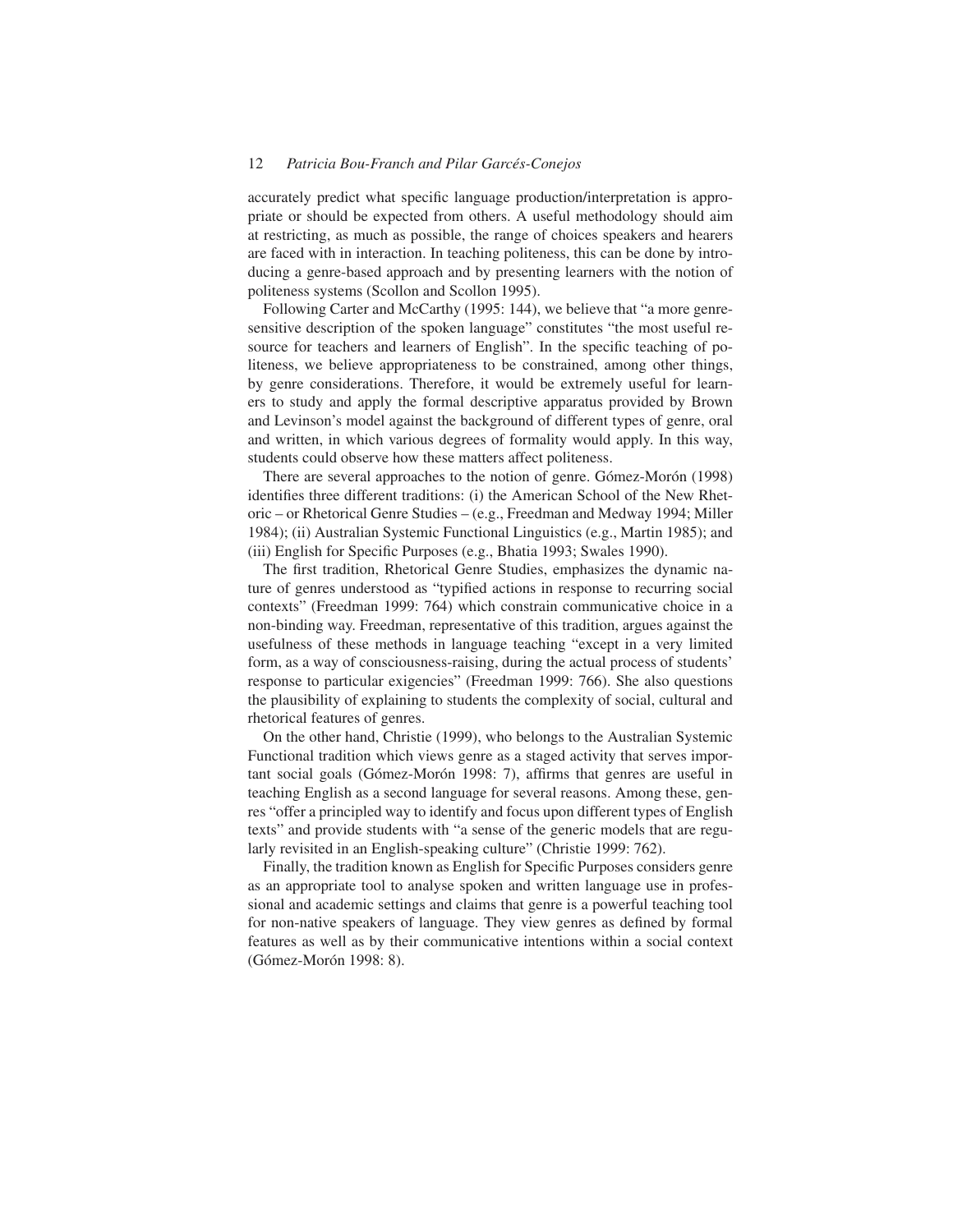#### *Teaching linguistic politeness* 13

We share with the Australian Systemic Functional approach and the English for Specific Purposes approach the belief that we can provide students with a descriptive genre-sensitive framework that will help them acquire pragmatic knowledge. This view contrasts with that defended by Meier (1997) in teaching politeness (explained in section 4), in which students, though expected to make cultural assumptions and judgements of appropriateness of linguistic forms in social contexts, are not given descriptive means of analysis.

As Gómez-Morón (1998) points out, genres defined as structured communicative events and organized social processes have been used pedagogically, but mainly for the teaching of written texts in English for academic purposes. However, these studies have not followed a primarily pragmatic approach:

Aunque han considerado el aspecto comunicativo del lenguaje, en el sentido de que se refieren a la interacción existente entre autor y lector, no han resaltado suficientemente este aspecto, dando como resultado, en su mayoría, estudios formales. (Gómez-Morón 1998: 29)

[Though they have considered the communicative aspect of language, in the sense of taking into account the interaction established between the author and the reader, they have not highlighted pragmatic aspects enough. As a result, they constitute primarily formal studies.]

It is also mainly formal and structural studies that we find in generic approaches to casual conversation or other forms of spoken interaction. For example, Schegloff (1999: 412) mentions the following generic issues that constitute casual conversation:

Returning now to the concern that conversation is a merely residual category with no affirmative, constitutive features of its own, one can say that 'conversation' is talk-in-interaction produced by the participants' orientation to, and implementation of, the generic organizations for *conversation*: for example, by an orientation to the turn-taking, repair, sequence and the overall structural organizations for conversation (and very likely others as well).

Without a doubt, by studying the turn-taking, repair and sequence organizations of speech events one can identify important generic features of a formal nature, equivalent to Kerbrat-Orecchioni's (1997) organizational level. For example, Gregori-Signes (2000) analyses US tabloid talk-shows as a quasiconversational genre based on a revision of the formal and structural features recurrent in a particular communicative situation. In this way, the author follows McCarthy and Carter (1994: 24) who take genres to capture the "idea that there may be underlying recurrent features which are prototypically present in particular groups of texts".

We hold that these formal features, however, are subservient to socio-cognitive constraints and believe, therefore, that other approaches should comple-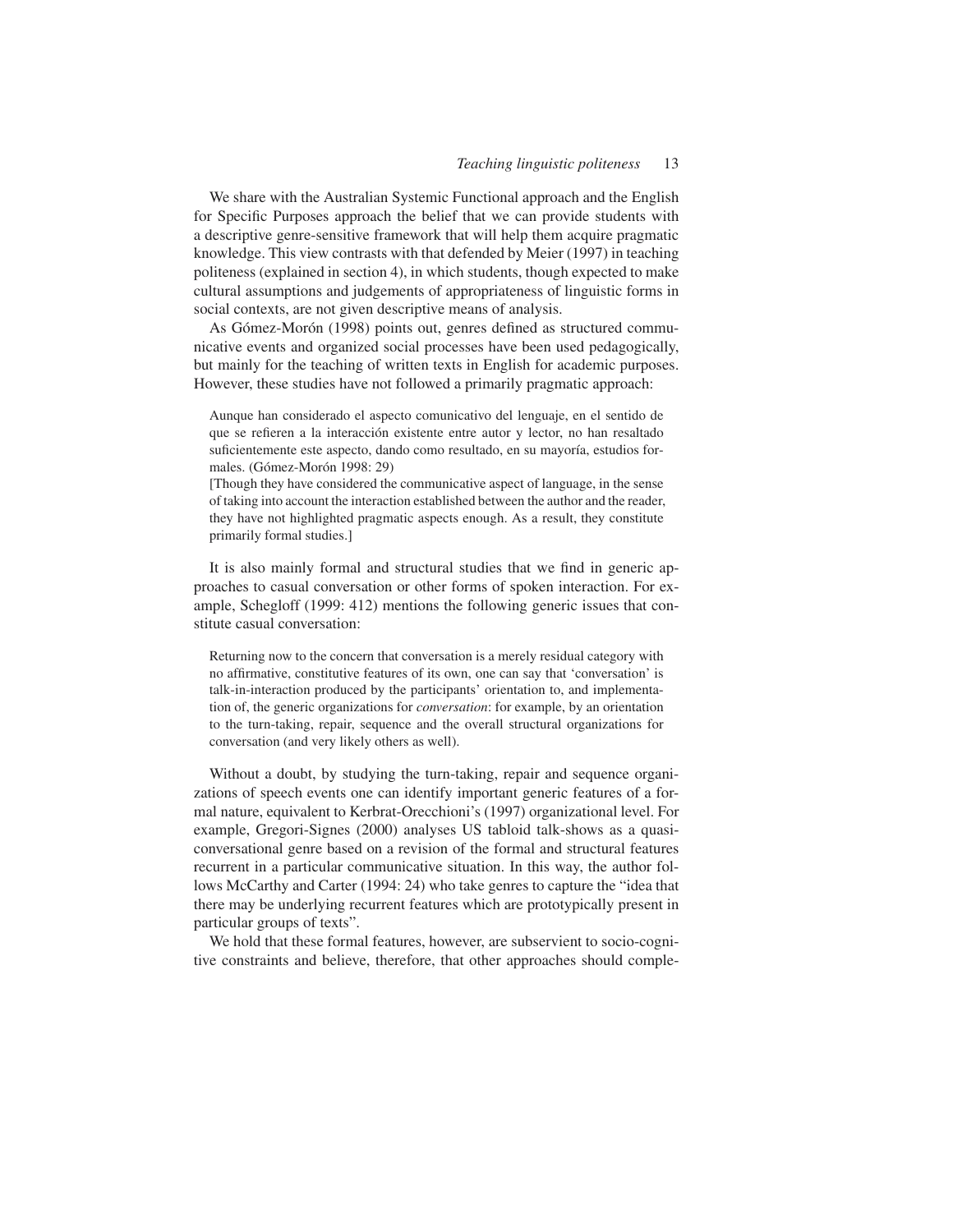ment studies at the organizational level by analysing different types of linguistic forms whose recurrence is associated with the linguistic encoding of the social relationship of participants (i.e., politeness) in a given context, i.e., the relational level of study (Kerbrat-Orecchioni 1997). This level of study can be linked to the notion of the 'recipient design' of turns (Sacks et al. 1974: 727), understood as a general principle which particularizes conversational interaction:

By 'recipient design' we refer to a multitude of respects in which the talk by a party in a conversation is constructed or designed in ways which display an orientation and sensitivity to the particular other(s) who are the co-participants. In our work, we have found recipient design to operate with regard to word selection, topic selection, admissibility and ordering of sequences, options and obligations for starting and terminating conversations, etc.

In our opinion, the socio-cognitive account of linguistic politeness theory offers powerful explanatory tools of social interaction and emerges as the appropriate viewpoint from which to analyse turns' 'recipient design', or the relational level of communication. Moreover, politeness theory constitutes a suitable model that explains social interaction within and across genres.

In sum, we advocate the need to analyse genres from both a formal and structural standpoint and from a pragmatic approach. In this sense, Garcés-Conejos and Sánchez-Macarro (1998: 189) analyse the genre of scientific discourse from the viewpoint of social interaction and underline the importance of taking into account social and cognitive constraints in understanding the configuration of genres:

Matters of genre need not only be discussed from a formal stand point. The configuration and contents of texts can largely be explained in terms of the writer/reader interaction they embody. Politeness theory presents itself as the right tool for such an endeavour.

Gómez-Morón (1998) takes the above study as point of departure and follows the pragmatic theory of politeness in her study of medical and linguistic research papers.

Having highlighted the importance of relating linguistic politeness theory to genre analysis as a meaningful way of constraining communicative choice in different culture-bound situations, the notion of politeness systems put forth by Scollon and Scollon (1995) emerges as the second means of providing students with a more restricted framework for the understanding and assessment of the sociological variables: power, distance and ranking of imposition; and also for the choice of the appropriate or expected set of strategies they should select to codify their social interaction.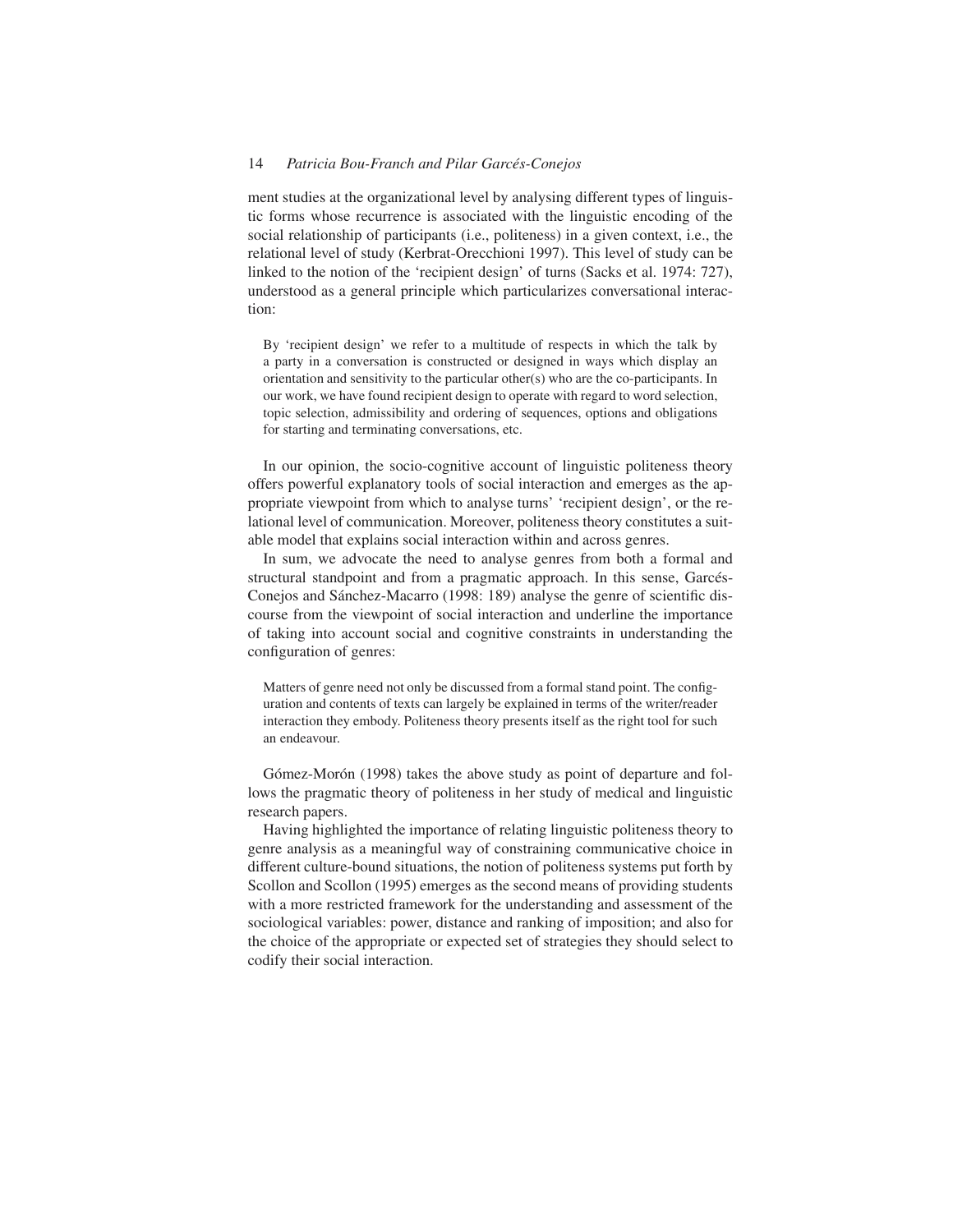Scollon and Scollon (1995: 33–49) identify three politeness systems that capture the general and persistent regularities in face relationships: a deference politeness system, a solidarity politeness system and a hierarchical politeness system:

(i) *Deference politeness system* (−P, +D): Social relations between participants are considered symmetrical, since there is no power differential and therefore they regard each other as equals. However, despite the fact that participants are at the same social level, there is social distance between them, that is, there is no closeness. Accordingly, each participant uses independence strategies (negative politeness in Brown and Levinson's terms) in addressing each other. The authors state that this system is frequent among professional colleagues who do not know each other well. For example, lecturers from different universities who are colleagues but not friends. International political protocol is also based on this system: equals from different governments meet but do not form unnecessarily close ties.

(ii) *Solidarity politeness system* (−P, −D): This system is characterized by symmetrical relations among equals and by closeness and familiarity. Therefore, participants use politeness strategies of involvement (positive politeness in Brown and Levinson's terms) with each other. This system is typical of conversations among friends, where the expression of solidarity and camaraderie is central.

(iii) *Hierarchical politeness systems* (+P): Social relations in this system are asymmetrical; participants recognize and respect the social differences that place a participant in a superordinate position over other(s). In unequal encounters, participants do not use the same type of politeness strategies in addressing each other: the participant in the 'dominant' position uses involvement strategies in speaking 'down' while the participant in the subordinate or 'inferior' position uses independence strategies towards his/her 'superior'. This system is frequent in business, governmental and educational organizations.

In our opinion, Scollon and Scollon's (1995) politeness systems are a useful addition to Brown and Levinson's paradigm in teaching politeness. However, it would be simplistic to view the notion of systems and the sociological variables which characterize them and, for that matter, social relations in general, as stable. Human communication is very complex and dynamic and more than three interactional possibilities exist. Besides, as we have pointed out in discussing the variables power, social distance and affect, and ranking of imposition, these are very complex and thorough studies of their influence and the ways in which they constrain language use must be carried out.

For example, Torreblanca-López and Garcés-Conejos (1996) and Garcés-Conejos and Torreblanca-López (1997) explore the type of interaction found in classroom discourse and provide an elaborate analysis of the power differential typical of this setting. Their starting point is Lakoff's (1989) claim that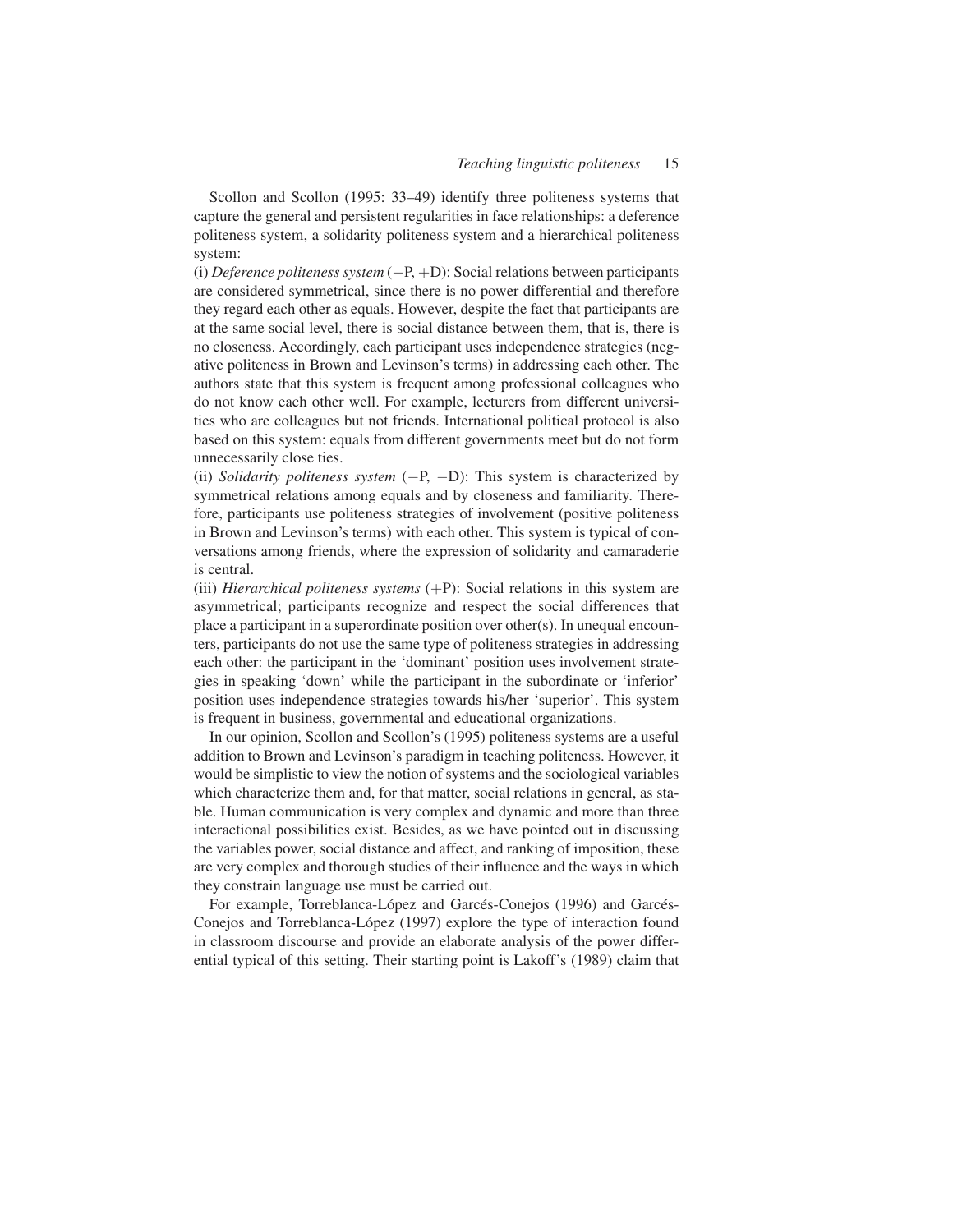classroom discourse is an example of the type of informative discourse where politeness is given little, if any, importance. However, after a discussion of the power variable and an empirical analysis of this type of discourse, they conclude that teachers use lexical means of mitigation and therefore are oriented towards face relations and politeness. They view this genre as involving shared power by the participants: the institutional, overt power of the teacher is found to be in opposition to the covert power of students. Although at the level of overt power they find Scollon and Scollon's (1995) hierarchical politeness system to be in operation, it is the students' covert power that accounts for the selection of the compensatory strategies used by the teacher. The teacher uses politeness strategies in evaluating students' responses according to the positive and negative effects his/her evaluation can have on the students. Garcés-Conejos and Torreblanca-López (1997) find involvement strategies in positive evaluations and mainly independence strategies in negative evaluations, and relate these findings with the effort teachers make to lower the affective filter and promote participation and language learning.

Notwithstanding this point, we do believe that (i) we can teach students to express solidarity and deference, and therefore, to act in linguistically appropriate ways in equal and unequal encounters; (ii) that these behaviours have consequences for the linguistic forms chosen in each type of encounter; and (iii) that students can be made aware that different genres require different linguistic expressions of solidarity, deference or hierarchy. Our illustration of the teacher's use of politeness strategies in classroom discourse emphasizes the need to view notions of genre, Scollon and Scollon's (1995) systems and, for that matter, the expression of solidarity, deference and hierarchy, as dynamic and negotiable. These are constrained by complex cultural and socio-cognitive factors such as power, social distance and affect, the degree of imposition, as well as by the positive or negative effects that the propositional content of a face threatening act can have on the hearer.

Thus, we believe that genre-specific awareness-raising tasks are essential for the development of learners' pragmatic knowledge. Once learners become aware of the different social relations in various genres, and of the types of linguistic differences that can be expected across genres, their ability to observe and analyse new situations should be exploited. In this way, teachers can promote autonomous learning. Learners can be encouraged to become observers, ethnographers, since they are equipped with the tools needed to understand the linguistic encoding of social relationships, and to make informed choices in producing and interpreting meanings.<sup>5</sup>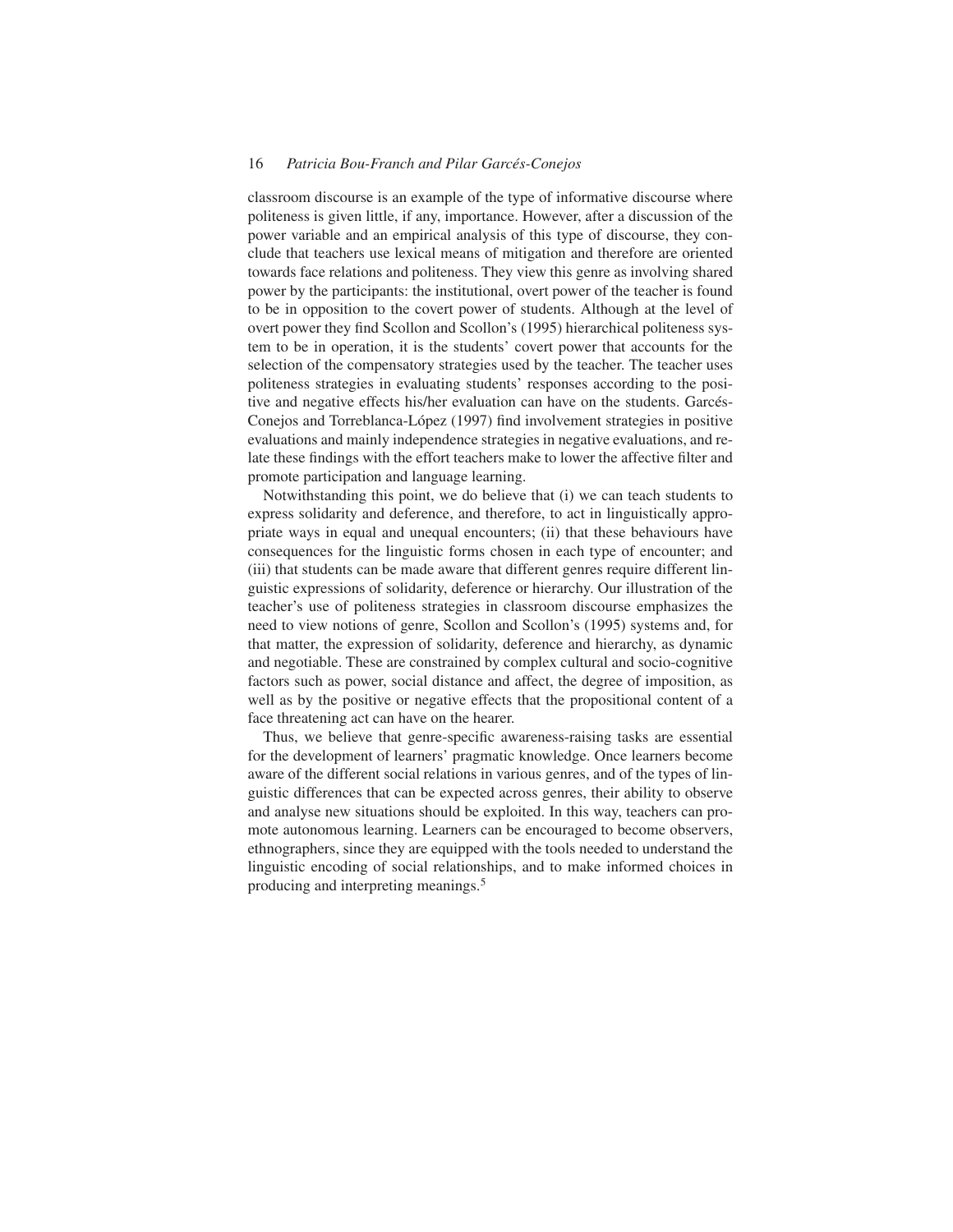# **6. A methodological proposal**

In an attempt to capture all the ideas developed regarding the teaching of pragmatic knowledge, and more specifically, of sociolinguistic knowledge, we propose an awareness-raising task that has the following objectives:

(i) to raise learners' awareness of the different uses of linguistic devices that accrue from variation in the sociological variables that characterize the social relations of participants from one genre to another;

(ii) to sensitize them to the differences and similarities between two cultures, and to how these can be derived from the generic analysis of linguistic politeness devices;

(iii) to facilitate means of comparison;

(iv) to promote discussion and reach conclusions; in-class discussions and conclusions should be teacher-guided or, at least, contrasted with – and always supplemented by – information provided by the teacher;

(v) to promote autonomous learning by encouraging learners to observe situations, to become ethnographers when they have to engage in real encounters, in such a way that they develop the ability to identify particular linguistic choices appropriate to new situations in new cultures and can participate in these new situations confidently.

The methodological steps of our awareness-raising task to attain the above objectives are as follows. The first step would be to define politeness. Most students are totally unaware of what linguistic politeness is and tend to identify it with etiquette or good manners. Politeness as a cultural and socio-cognitive construct is defined here as the linguistic codification of social interaction pervasive in any kind of discourse. Even when speakers are deemed to be deliberately impolite or neutral to politeness considerations, they can only be so assessed by recourse to the notion of appropriateness which tells us what can be expected by participants in a given interaction in a given culture (Garcés-Conejos 1993; Fraser 1990).

The second step is to introduce students to Brown and Levinson's (1987) descriptive account of the lexico-syntactic and prosodic realization of linguistic politeness. Once the students are familiar with it, they will be encouraged to think about how it functions and to examine linguistic politeness in their own language and culture. This task should make students aware of the pervasiveness of linguistic politeness.

Thirdly, students should be introduced to Scollon and Scollon's (1995) politeness systems as a complement to the analysis of the sociological variables identified by Brown and Levinson. Students should discuss different types of interaction in their own culture and try to establish which of the three systems proposed by Scollon and Scollon (1995) would account for them.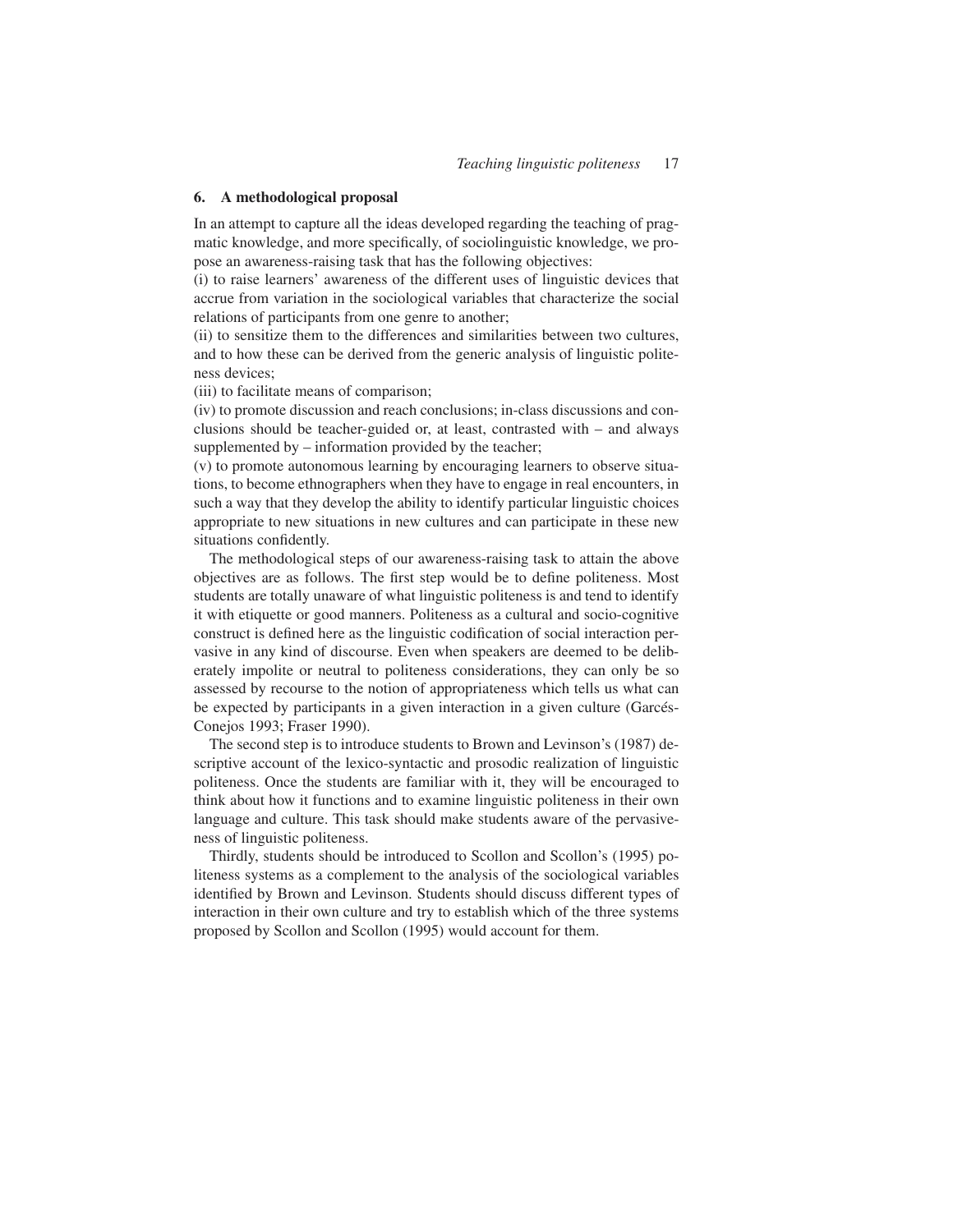Next, short excerpts of texts should be analysed in the target language. These should be as varied as possible and belong to different genres: from ordinary conversation to academic writing (Bou-Franch 2001). At this point, students should be made aware of how the choice by interlocutors of different formal realizations of politeness provided by Brown and Levinson's framework is constrained by genre and by the given politeness system in which participants situate themselves.

Although most approaches to politeness focus on production, students should become aware that being polite does not only involve appropriate linguistic production, but also an appropriate response by listeners. Active listening in accordance with the expectations of the target culture is fundamental for appropriate polite behaviour and is a necessary condition for the successful realization of conversational exchanges (Garcés-Conejos and Bou-Franch to appear). This is something that students can observe by taking a close look at the different responses of parties in conversation to signal a greater or lesser degree of involvement, agreement, disagreement, desire to take the floor or encouragement to current speaker to continue talking, among others. Once again, these expectations should be compared to those in their own language and culture.

Finally, as politeness realizations are culture bound, students should also be made to reflect on the fact that different cultures may favour different politeness strategies and levels for the same situations. A useful guideline, if taken with as much open-mindedness as possible, is the notion of positive-politeness oriented cultures and negative politeness-oriented cultures. Understanding politeness and language use as the surface realizations of deep cultural values is fundamental. From this point of view, students are made aware that there are not more or less polite societies or languages but just different means to achieve the same ends.

After awareness-raising tasks such as the one suggested here, representative of a direct approach to teaching pragmatic knowledge, the teacher could present students with other activities that focus on the strategies or micro-skills tackled in class during the analysis and discussion of the texts. The teacher can also prepare role-plays and other communicative activities that give learners the opportunity to practise interaction, combining and complementing the awareness-raising tasks with other tasks used in the indirect tradition of teaching pragmatics.

In sum, we believe that linguistic politeness theory is an optimal tool to teach, explain and understand social interaction and to provide an insight into what constitutes appropriate linguistic behaviour in different genres and cultures.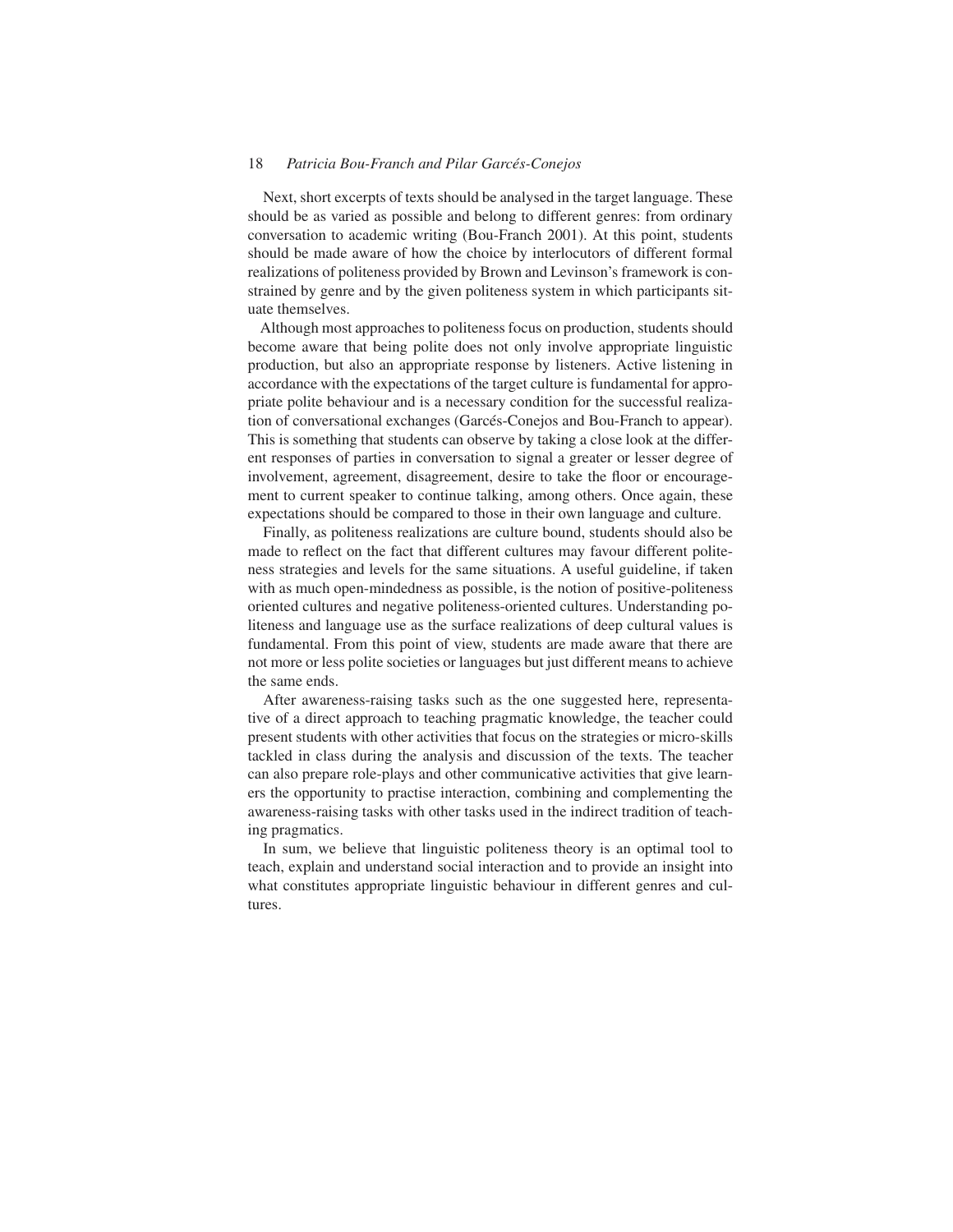# **7. Conclusion**

Throughout this article we have argued that a direct approach to teaching pragmatic knowledge should be taken as a starting point, and then combined afterwards with indirect practice of specific skills and strategies. More specifically, we have argued that linguistic politeness constitutes the most suitable tool with which to approach the teaching of L2 sociopragmatics in the classroom context. We have also explained how to use Brown and Levinson's (1987) model of politeness in foreign language instruction, relating it to genre analysis and politeness systems.

It is our belief that by promoting learners' sociopragmatic and pragmalinguistic knowledge, we will enhance their awareness of socio-cultural differences and therefore help them make informed choices in producing language and arriving at intended inferences in comprehension.

This, in turn, should help non-native speakers to become aware of potential areas for negative pragmatic transfer and avoid pragmatic failure. As Thomas (1983: 110) says, "pragmatic failure [*...*] often passes unchecked by the teacher or, worse, it is attributed to some other cause, such as rudeness, and the student is criticized accordingly". Learners need to be able to present the desired image of themselves and at the same time, interpret their interlocutors' image as intended in social interaction (Bou-Franch 1998; Bou-Franch and Garcés-Conejos 1994).

In sum, we believe that our methodological proposal ultimately meets an important goal of foreign language teaching: "Language teaching [*...*] has the important task to help students situate L2 communicative practices in their socio-cultural context and appreciate their meanings and functions within the L2 community" (Kasper 1997: 7).

> *Universitat de València* patricia.bou@uv.es-*Universidad de Sevilla* pilar\_garces@yahoo.com-

## **Notes**

- ∗. We wish to thank our colleagues Marianna Chodorowska-Pilch and Nuria Lorenzo-Dus, as well as *IRAL*'s anonymous reviewers, for their valuable comments on previous versions of this work. Needless to say, we are responsible for any mistakes.
- 1. For a review, see Fraser (1990).
- 2. For a detailed critical account of the model, based on results from empirical research, see Garcés-Conejos (1991, 1995).
- 3. Only a short description of the three variables is provided here, but, as Brown and Levinson understood them, they need to be refined and elaborated. For example, the notion of rights and obligations developed further by Fraser (1980) and Fraser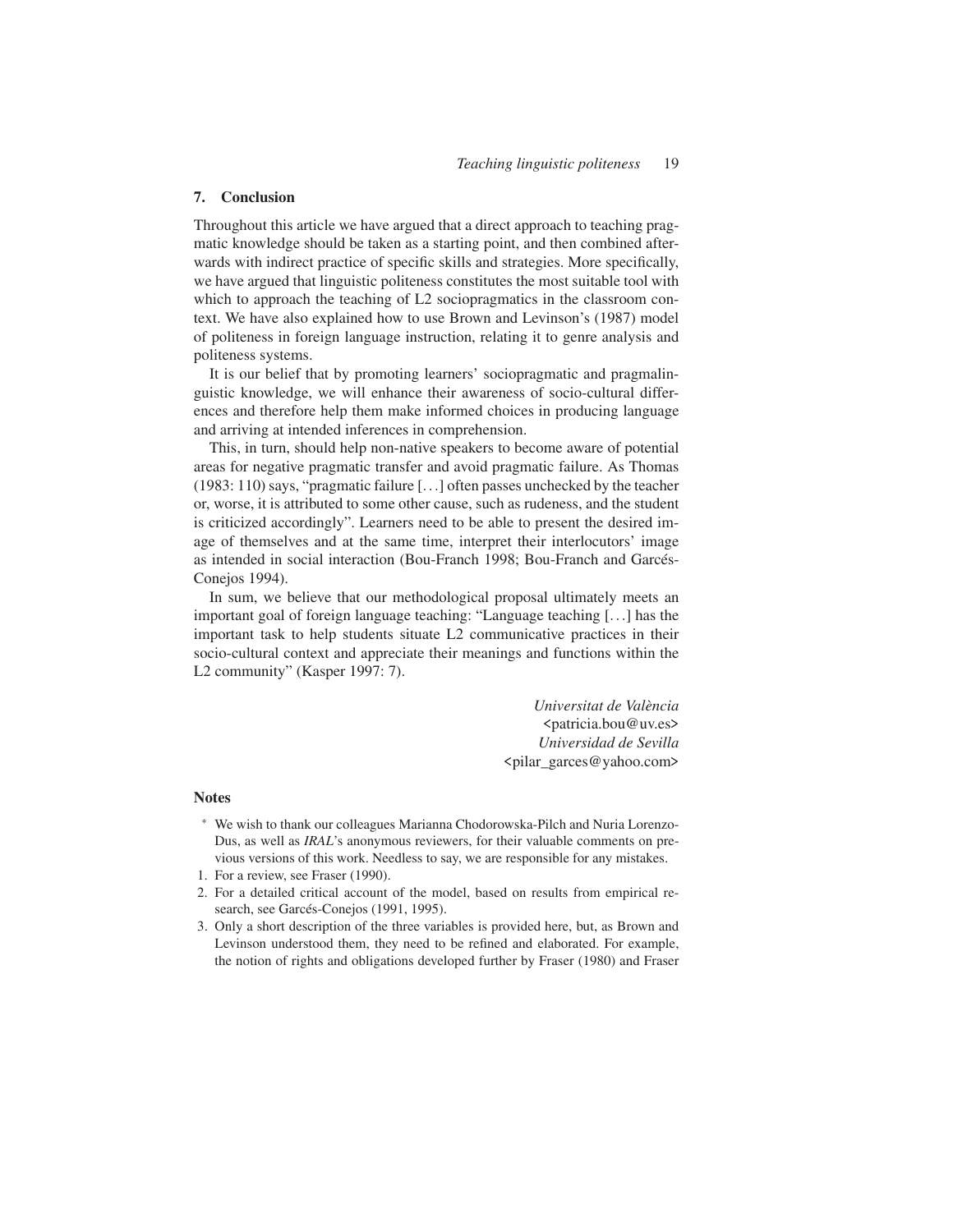and Nolen (1981) is to be included under ranking of imposition (but cf. Thomas 1995). The notion of power is expanded in Thomas (1995). Garcés-Conejos (1991, 1995) argues in favour of breaking down the variable of social distance into familiarity or closeness on the one hand, and affect or liking on the other. Spencer-Oatey (2000) carries out a detailed analysis of the variables initially identified by Brown and Levinson (1987).

- 4. We follow Sperber and Wilson (1986, 1995) in their cognitive definition of 'context', although we incorporate social and interactional dimensions into our analysis of communication.
- 5. Lorenzo-Dus (2001), in her discussion of the teaching of compliments and compliment responses to Spanish learners of British English, also considers the benefit of encouraging learners to become observers.

#### **References**

- Alcón Soler, Eva (2000). The role of conversational interaction in the development of a second language: Its application to English language teaching in the classroom. *Australian Review of Applied Linguistics* 16: 135–145.
- Bachman, Lyle (1990). Habilidad lingüística comunicativa. In *Competencia Comunicativa: Documentos Básicos en la Enseñanza de Lenguas Extranjeras*, Miquel Llobera, Dell Hymes, Nancy Hornberger, Michael Canale, Henry Widdowson, Joseph M. Cots, Lyle Bachman, and Bernard Spolsky (eds.), 105–128. Madrid: Edelsa.
- Bhatia, Vijay K. (1993). *Analyzing Genre. Language Use in Professional Settings*. London: Longman.
- Bialystok, Ellen (1993). Symbolic representation and attentional control in pragmatic competence. In *Interlanguage Pragmatics*, Gabriele Kasper and Soshana Blum-Kulka (eds.), 43–57. Oxford: Oxford University Press.
- Blum-Kulka, Soshana and Hadass Sheffer (1993). The metapragmatic discourse of American-Israeli families at dinner. In *Interlanguage Pragmatics*, Gabriele Kasper and Soshana Blum-Kulka (eds.), 196–223. Oxford: Oxford University Press.
- Bou-Franch, Patricia (1998). On pragmatic transfer. *Studies in English Language and Linguistics*  $0: 5-19.$
- (2001). Conversation in foreign language instruction. In *Language Learning in the Foreign Language Classroom*, Victoria Codina and Eva Alcón (eds.), 53–73. Castellón: Universitat Jaume I.
- Bou-Franch, Patricia and Pilar Garcés-Conejos (1994). La presentación de la imagen en conversaciones entre hablantes nativas y no nativas de inglés. *Pragmalingüística* 2: 37–61.
- Brown, Gillian and George Yule (1983). *Discourse Analysis*. Cambridge: Cambridge University Press.
- Brown, Penelope and Stephen C. Levinson (1987). *Politeness: Some Universals in Language Usage*. Cambridge: Cambridge University Press.
- Carter, Ronald and Michael McCarthy (1995). Grammar and the spoken language. *Applied Linguistics* 16: 141–158.
- Celce-Murcia, Marianne, Zoltán Dörnyei, and Sarah Thurrell (1995). Communicative competence: A pedagogically motivated model with content specifications. *Issues in Applied Linguistics* 6: 5–35.
- Christie, Frances (1999). Genre theory and ESL teaching: A systemic functional perspective. *TESOL Quarterly* 33: 759–763.
- Dörnyei, Zoltán and Sarah Thurrell (1994). Teaching conversational skills intensively: Course content and rationale. *ELT Journal* 48: 40–49.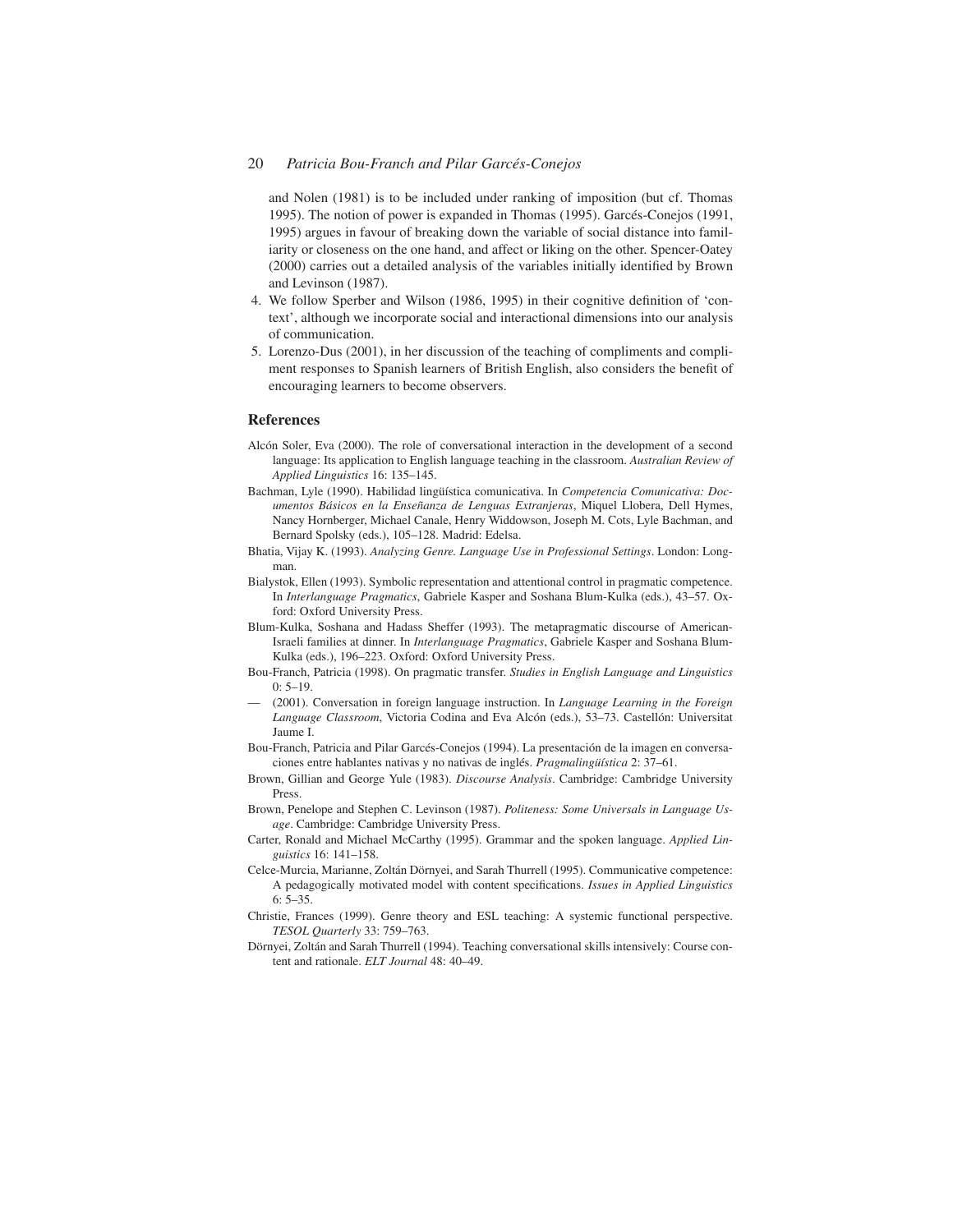- Escandell-Vidal, M. Victoria (1998). Politeness: A relevant issue for relevance theory. *Revista Alicantina de Estudios Ingleses* 11: 45–57.
- Fraser, Bruce (1980). Conversational mitigation. *Journal of Pragmatics* 4: 341–350.
- (1990). Perspectives on politeness. *Journal of Pragmatics* 14: 219–236.
- Fraser, Bruce and W. Nolen, (1981). The association of deference with linguistic form. *International Journal of the Sociology of Language* 27: 93–109.
- Freedman, Aviva (1999). Beyond the text: Towards understanding the teaching and learning of genres. *TESOL Quarterly* 33: 764–767.
- Freedman, Aviva and Peter Medway (1994). Locating genre studies: Antecedents and prospects. In *Genre and the New Rhetoric*, Aviva Freedman and Peter Medway (eds.), 1–20. London: Taylor and Francis.
- Garcés-Conejos, Pilar (1991). La ira y la cortesía: Codificación lingüística del cambio social en el teatro inglés de los años 60. Ph.D. diss., Universitat de València.
- (1993). Ejemplo práctico de pragmática literaria: Una propuesta metodológica multidisciplinar. In *XI Congreso Nacional de Lingüística Aplicada,* José M. Ruiz, Patrick Serrín, and Elena Gonzáles (eds.), 301–310. Valladolid: Universidad de Valladolid.
- (1995). Revisión crítica de algunos de los postulados de la teoría de la cortesía lingüística propugnada por Brown y Levinson. In *Aspectes de la Reflexió i de la Praxi Interlingüística*, Carlos Hernández, Brigitte Lépinette, and Manuel Pérez (eds.), 43–62. Valencia: Universitat de València.
- (2001). The teaching of pragmatic aspects in the ESL/EFL classroom: A critical review. In *Teaching English in a Spanish Setting*, Hang Ferrer, Barry Pennock, Patricia Bou, Carmen Gregori, and Mar Martí (eds.), 79–94. Valencia: Universitat de València.
- Garcés-Conejos, Pilar and Patricia Bou-Franch (to appear). A pragmatic account of listenership/ listeners: Implications for foreign language teaching.
- Garcés-Conejos, Pilar, Patricia Bou-Franch, and Emilio García-Gómez (1992). Estudio pragmáticocontrastivo del diminutivo: Una propuesta metodológica. In *Bilingüismo y Adquisición de Lenguas: Actas del IX Congreso Nacional de AESLA*, Feli Etxeberria and Jesús Arzamendi (eds.), 247–257. Bilbao: Universidad del País Vasco.
- Garcés-Conejos, Pilar and Antonia Sánchez-Macarro (1998). Scientific discourse as interaction: Scientific articles vs. popularizations. In *Linguistic Choice across Genres*, Antonia Sánchez and Ronald Carter (eds.), 173–190. Amsterdam: John Benjamins.
- Garcés-Conejos, Pilar and M. Mar Torreblanca-López (1997). Estrategias de énfasis y mitigación en el discurso del profesor de inglés como L2. In *Gramática y Pragmática,* M. Martínez-Vázquez (ed.), 1–13. Huelva: G.I. de gramática contrastiva.
- Gómez-Morón, Reyes (1998). Aproximación pragmática al estudio del género: La utilización de estrategias de cortesía en los artículos médicos y lingüísticos. Ph.D. diss., Universidad de Sevilla.
- (2001). La enseñanza del uso de la cita en el artículo de investigación: Una aproximación pragmática. In *Teaching English in a Spanish Setting*, Hang Ferrer, Barry Pennock, Patricia Bou, Carmen Gregori, and Mar Martí (eds.), 111–122. Valencia: Universitat de València.
- Gregori-Signes, Carmen (2000). The tabloid talkshow as a quasi-conversational type of face-toface interaction. *Pragmatics* 10: 195–213.
- Grice, Paul (1975). Logic and conversation. In *Syntax and Semantics*, vol. 3, *Speech Acts*, P. Cole and J. Morgan (eds.), 41–50. New York: Academic Press.
- Jary, Mark (1998). Relevance theory and the communication of politeness. *Journal of Pragmatics* 30: 1–19.
- Kasper, Gabriele (1992). Pragmatic transfer. *Second Language Research* 8: 203–231.
- (1997). *Can Pragmatic Competence be Taught?* (NetWork no.6). URL: http://www.lll.hawaii. edu/nflrc/networks/nw6. [Retrieved 11 June 2000]. Honolulu: Second Language Teaching Curriculum Center, University of Hawaii.